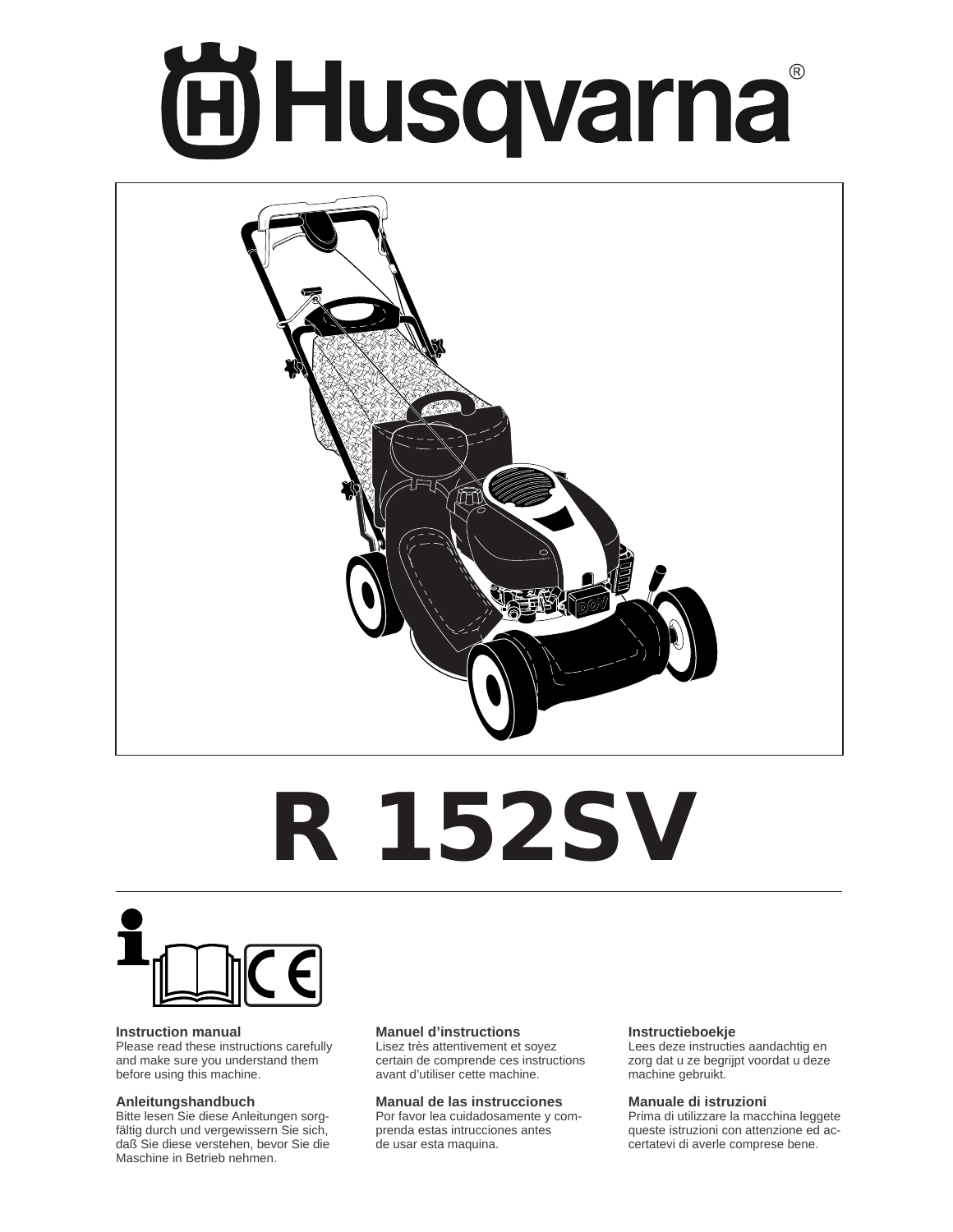| <b>CONTENTS</b> | <b>PAGE</b> |
|-----------------|-------------|
|                 |             |
|                 |             |
|                 |             |
|                 |             |
|                 |             |
|                 |             |
|                 |             |
|                 |             |
|                 |             |
|                 |             |

# *CE INHALTSVERZEICHNIS*

**PAGE** 

| <b>START UND ABSTELLEN 16-17</b>       |  |
|----------------------------------------|--|
| <b>GEBRAUCH DES RASENMÄHERS  18-19</b> |  |
|                                        |  |
| ALLGEMEINE ERLÄUTERUNGEN 23            |  |
|                                        |  |

# **FR** TABLE DES MATIERES

| UTILISATION DE LA TONDEUSE 18-19 |  |
|----------------------------------|--|
|                                  |  |
| RENSEIGNEMENTS GÉNÉRAUX 23       |  |

| <b>INDICE</b><br>SIVU            |
|----------------------------------|
|                                  |
|                                  |
|                                  |
|                                  |
|                                  |
|                                  |
| APLICACIÓN DEL CORTACÉSPED 18-19 |
|                                  |
| <b>INFORMACIONES GENERALES23</b> |

# **(NL) INHOUD**

| VEILIGHEIDSMAATREGELEN  3-8         |  |
|-------------------------------------|--|
|                                     |  |
|                                     |  |
|                                     |  |
|                                     |  |
|                                     |  |
| <b>GEBRUIK VAN DE MAAIER  18-19</b> |  |
|                                     |  |
|                                     |  |

PAG.

| <b>INDICE DEL CONTENUTO</b>         | <b>PAGINA</b> |
|-------------------------------------|---------------|
|                                     |               |
|                                     |               |
|                                     |               |
|                                     |               |
|                                     |               |
| <b>AVVIAMENTO ED ARRESTO 16-17</b>  |               |
| <b>USO DELLA FALCIATRICE  18-19</b> |               |
|                                     |               |
| <b>INFORMAZIONE GENERICHE</b>       | 23            |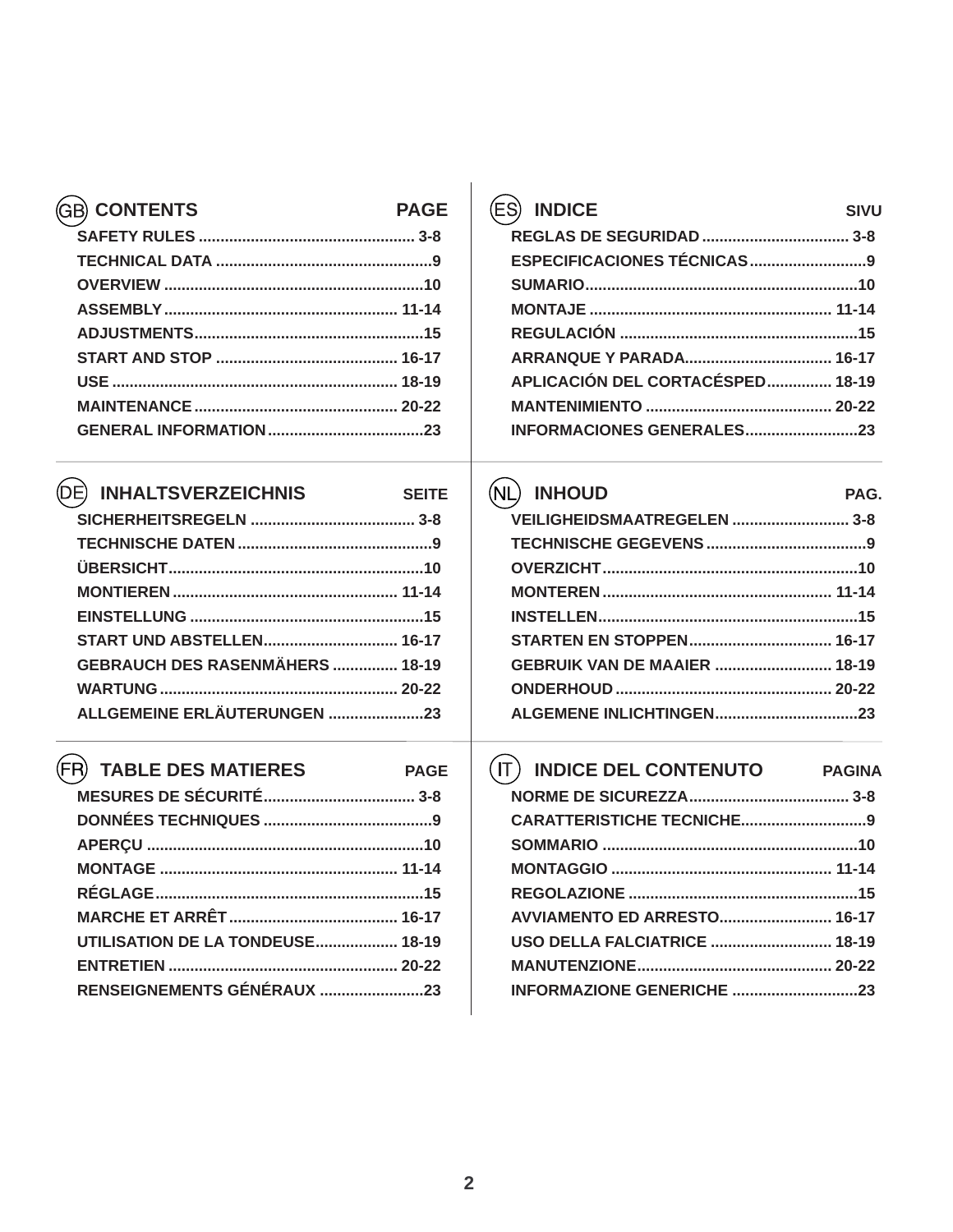

# **Safe Operation Practices for Pedestrian-Controlled Rotary Lawnmowers**

**IMPORTANT:** This cutting machine is capable of amputating hands and feet and throwing objects. Failure to observe the following safety instructions could result in serious injury or death.

#### **I. Training**

- Read the instructions carefully. Be familiar with the controls and the proper use of the equipment.
- Never allow children or people unfamiliar with the instructions to use the lawnmower. Local regulations may restrict the age of the operator.
- Never mow while people, especially children, or pets are nearby.
- Keep in mind that the operator or user is responsible for accidents or hazards occurring to other people or their property.

#### **II. Preparation**

- While mowing, always wear substantial footwear and long trousers. Do not operate the equipment when barefoot or wearing open sandals.
- Thoroughly inspect the area where the equipment is to be used and remove all objects which may be thrown by the machine.
- WARNING Petrol is highly flammable.
	- Store fuel in containers specifically designed for this purpose.
	- Refuel outdoors only and do not smoke while refueling.
	- Add fuel before starting the engine. Never remove the cap of the fuel tank or add petrol while the engine is running or when the engine is hot.
	- If petrol is spilled, do not attempt to start the engine but move the machine away from the area of spillage and avoid creating any source of ignition until petrol vapors have dissipated.
	- Replace all fuel tanks and container caps securely.
- Replace faulty silencers.
- Before using, always visually inspect to see that the blades, blade bolts and cutter assembly are not worn or damaged. Replace worn or damaged blades and bolts in sets to preserve balance.
- On multi-bladed machines, take care as rotating one blade can cause other blades to rotate.

#### **III. Operation**

- Do not operate the engine in a confined space where dangerous carbon monoxide fumes can collect.
- Mow only in daylight or in good artificial light.
- Avoid operating the equipment in wet grass, where feasible.
- Always be sure of your footing on slopes.
- Walk, never run.
- For wheeled rotary machines, mow across the face of slopes, never up and down.
- Exercise extreme caution when changing direction on slopes.
- Do not mow excessively steep slopes.
- Use extreme caution when reversing or pulling the lawnmower towards you.
- Stop the blade if the lawnmower has to be tilted for transportation when crossing surfaces other than grass, and when transporting the lawnmower to and from the area to be mowed.
- Never operate the lawnmower with defective guards, or without safety devices, for example deflectors and/or grass catchers, in place.
- Do not change the engine governor settings or overspeed the engine. Operating the engine at excessive speed may increase the hazard of personal injury.
- Disengage all blade and drive clutches before starting the engine.
- Start the engine or switch on the motor carefully according to instructions and with feet well away from the blade.
- Do not tilt the lawnmower when starting the engine or switching on the motor, except if the lawnmower has to be tilted for starting. In this case, do not tilt more than absolutely necessary and lift only the part which is away from the operator.
- Do not start the engine when standing in front of the discharge chute.
- Do not put hands or feet near or under rotating parts. Keep clear of the discharge opening at all times.
- Never pick up or carry lawnmower while the engine is running.
- Stop the engine and disconnect the spark plug wire:
- before cleaning blockages or unclogging chute;
- before checking, cleaning or working on the lawnmower;
- after striking a foreign object. Inspect the lawnmower for damage and make repairs before restarting and operating the lawnmower;
- if the lawnmower starts to vibrate abnormally (check immediately).
- Stop the engine:
	- whenever you leave the lawnmower;
	- before refuelling.
- Reduce the throttle setting during engine shut down and, if the engine is provided with a shut-off valve, turn the fuel off at the conclusion of mowing.
- Go slow when using a trailing seat.

#### **IV. Maintenance and Storage**

- Keep all nuts, bolts and screws tight to be sure the equipment is in safe working condition.
- Never store the equipment with petrol in the tank inside a building where fumes may reach an open flame or spark.
- Allow the engine to cool before storing in any enclosure.
- To reduce the fire hazard, keep the engine, silencer, battery compartment and petrol storage area free of grass, leaves, or excessive grease.
- Check the grass catcher frequently for wear or deterioration.
- Replace worn or damaged parts for safety.
- If the fuel tank has to be drained, this should be done outdoors.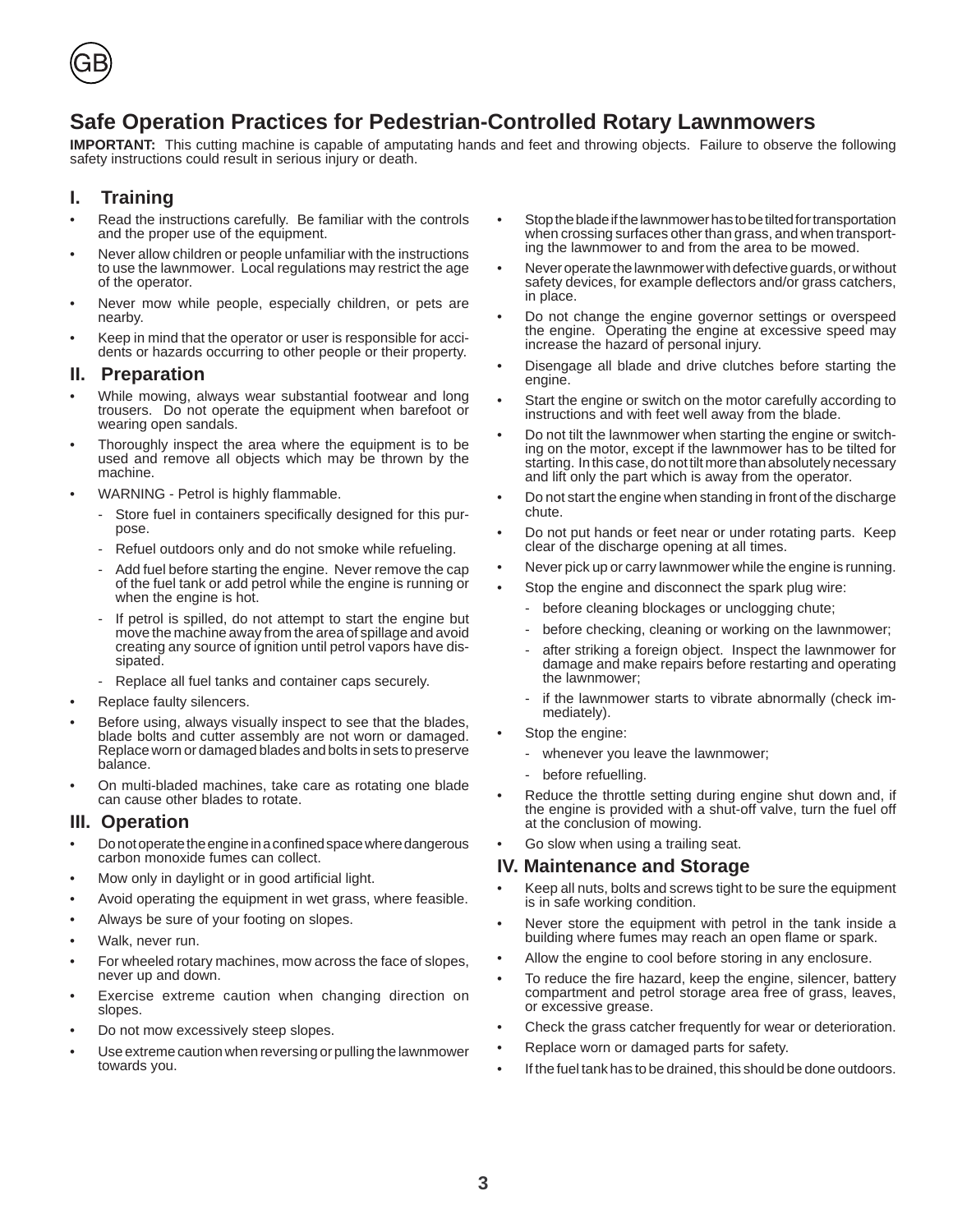

# **Sicherheitsvorkehrungen für Handgeführte Rasenmäher mit Rotationsklinge**

**WICHTIG:** Diese mähmaschine kann hände und füsse abtrennen und gegenstände mit hoher geschwindigkeit schleudern. Nichtbeachtung der folgenden sicherheitsvorschriften könnte schwere oder tödliche verletzungen zur folge haben.

#### **I. Schulung**

- Die Anleitungen sorgfältig durchlesen. Mit den Bedienungselementen und der vorschriftsmäßigen Bedienung der Maschine vertraut machen.
- Auf keinen Fall Kindern oder Erwachsenen, die mit der Bedienungsanleitung des Mähers nicht vertraut sind, den Betrieb der Maschine gestatten.Das Mindestalter von Fahrern ist womöglich gesetzlich geregelt.
- Auf keinen Fall mähen, solange sich andere, besonders Kinder oder Haustiere, im Arbeitsbereich befinden.
- Bitte denken Sie daran, daß der Fahrer oder Benutzer für jegliche Unfälle oder Gefahren, denen andere oder deren Eigentum ausgesetzt werden, verantwortlich ist.

#### **II. Vorbereitung**

- Während dem Mähen immer festes Schuhwerk und lange Hosen tragen. Die Maschine nicht barfuß oder mit offenen Sandalen in Betrieb nehmen.
- Das Arbeitsgelände sorgfältig untersuchen und alle Gegenstände, die von der Maschine aufgeschleudert werden könnten, entfernen.
- WARNUNG Benzin ist äußerst leicht entzündlich.
	- Kraftstoff in speziell dafür ausgelegten Behältern lagern.
	- Nur im Freien tanken und währenddessen nicht rauchen.
	- Kraftstoff nachfüllen, bevor der Motor angelassen wird. Auf keinen Fall den Tankdeckel entfernen oder Benzin nachfüllen, solange der Motor läuft oder heiß ist.
	- Falls Kraftstoff verschüttet wurde, nicht versuchen, den Motor anzulassen, sondern die Maschine vom verschütteten Benzin wegschieben und das Verursachen jeglicher Zündquellen vermeiden, bis die Benzindämpfe sich verflüchtigt haben.
	- Alle Deckel wieder fest auf Kraftstofftanks und Kraftstoffbehältern anbringen.
- Schadhafte Schalldämpfer ersetzen.
- Vor dem Gebrauch immer mit einer Sichtprüfung sicherstellen, daß Mähmesser, Messerschrauben und die Mäheinheit nicht abgenutzt oder beschädigt sind. Abgenutzte oder beschädigte Messer und Schrauben ersetzen, um Auswuchtung zu gewährleisten.
- Bei Maschinen mit mehreren Mähmessern ist Vorsicht geboten, da beim Drehen eines Mähmessers die anderen Mähmesser sich womöglich mit drehen.

#### **III. Betrieb**

- Maschine nicht in einem geschlossenen Bereich betreiben, in dem die gefährlichen Kohlenmoxydgase sich sammeln können.
- Nur bei Tageslicht oder guter künstlicher Beleuchtung mähen.
- Vermeiden Sie den Gebrauch des Geräts auf nassem Gras, soweit möglich.
- Achten Sie bei geneigten Böden stets auf Ihr Gleichgewicht.
- Gehen Sie (nicht rennen).
- Bewegen Sie sich mit fahrbaren Motor-Rasenmähern stets quer zur Neigung der Fläche, gehen Sie nie auf und ab.
- Gehen Sie beim Richtungswechsel auf geneigten Flächen besonders vorsichtig vor.
- Mähen Sie nicht auf besonders steilen Abhängen.
- Genen Sie besonders vorsichtig vor, wenn Sie den Mäher ziehen oder zu sich hin drehen.
- Stoppen Sie die Klinge, wenn der Rasenmäher für den Transport über Flächen ohne Gras angekippt werden muss, bzw. auf dem Hin-/Rückweg zur/von der zu mähenden Fläche.
- Benutzen Sie den Rasenmäher nie mit defekten Schutzabdeckungen, oder nicht in Position befindlichen Schutzvorrichtungen, wie beispielsweise Leitblechen und/oder Grasfänger.
- Die Einstellung des Drehzahlreglers nicht ändern, und die Drehzahl des Motors nicht über die Werkspezifikationen heraufsetzen. Der Betrieb des Motors bei zu hohen Drehzahlen kann die Gefahr von Körperverletzungen vergrößern.
- Vor dem Starten der Maschine alle Blockierungen der Klingen und des Antriebs lösen.
- Beim Starten der Maschine und Einschalten des Motors vorsichtig vorgehen. Halten Sie sich an die Gebrauchsanleitung und achten Sie darauf, dass Ihre Füße weit genug von der Klinge entfernt sind.
- Kippen Sie den Rasenmäher nicht während des Starts oder Einschalten des Motors, es sei denn, dass dies für den Start erforderlich ist. Kippen Sie ihn n diesem Fall nicht mehr als unbedingt nötig und heben Sie nur den vom Bediener entfernteren Bereich an.
- Starten Sie die Maschine nicht, wenn Sie nahe an der Entladevorrichtung stehen.
- Bringen Sie Ihre Hände und Füße nicht in die Nähe der rotierenden Organe. Halten Sie die Entladeöffnung stets sauber.
- Den Rasenmäher bei laufendem Motor nie anheben oder tragen.
	- Den Motor stoppen und das Kabel der Zündkerze trennen:
		- vor dem Entfernen von Verstopfungen aus dem Mähwerk oder dem Auswurf;
		- vor dem Prüfen, Reinigen oder Reparieren des Rasenmähers;
		- nachdem auf ein Fremdkörper gestoßen wurde. Den Rasenmäher auf Schäden untersuchen und die Reparaturen durchführen, bevor die Maschine wieder angelassen und in Betrieb genommen wird;
		- falls die Maschine anfangen sollte, ungewöhnlich zu vibrieren (sofort prüfen).
	- Den Motor stoppen:
		- immer wenn Sie den Mäher zurücklassen;
		- vor dem Auftanken.
	- Die Drosselklappe während des Auslaufens des Motors schließen und, falls der Motor mit einem Absperrventil ausgestattet ist, dieses bei Beendigung der Mäharbeiten schließen.
- Fahren Sie langsam, wenn Sie einen Sitz benutzen.

#### **IV. Wartung und Lagerung**

- Darauf achten, daß alle Muttern, Bolzen und Schrauben fest angezogen sind, um zu gewährleisten, daß die Maschine für den Betrieb sicher ist.
- Die Maschine auf keinen Fall mit Benzin im Tank in einem Gebäude lagern, in dem die Benzindämpfe ein offenes Feuer oder einen Funken erreichen könnten.
- Den Motor abkühlen lassen, bevor er in einem geschlossenen Raum gelagert wird.
- Um die Feuergefahr herabzusetzen, den Motor, den Schalldämpfer, den Batteriekasten und das Kraftstofflager von Gras, Laub und übermäßigem Schmierfett freihalten.
- Den Grasfänger häufig auf Abnutzung oder Verschleiß prüfen.
- Abgenutzte oder beschädigte Teile zur Sicherheit immer sofort ersetzen.
- Falls der Kraftstofftank entleert werden muß, sollte dies im Freien getan werden.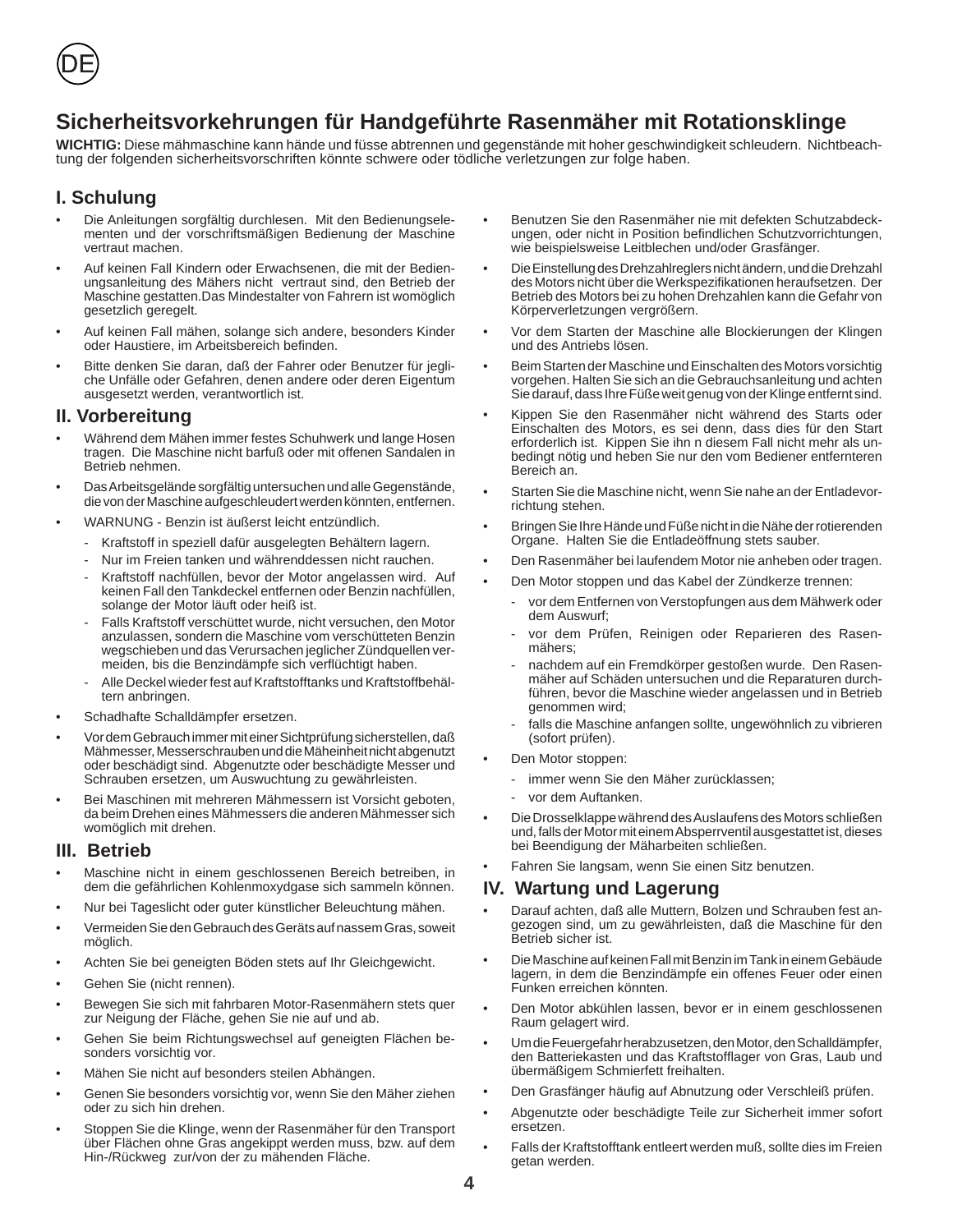

**ATTENTION:** Cette tondeuse est capable d'amputer mains ou pieds et de projeter des objets. l'inobservation des règles de sécurité ci-dessous peut être la cause de blessures sérieuses voire mortelles.

#### **I. Précautions d'utilisation**

- Lisez toutes les instructions soigneusement. Familiarisez vous avec les commandes pour apprendre à utiliser efficacement cette machine.
- Ne jamais autoriser les enfants ou les personnes qui n'auraient pas lu ce manuel d'utilisation à utiliser cete tondeuse. La règlementation locale peut de plus interdire l'utilisation de telle machine au-dessous d'un certain âge.
- Ne jamais tondre à proximité de personnes, d'enfants ou d'animaux.
- Ne pas oublier que tout utilisateur ou propriétaire d'un tondeuse à gazon est responsable des accidents ou dommages causés à une personne ou a ses biens.

#### **II. Préparation**

- Pendant la tonte, ne portez que des chaussures solides et des pantalons longs. Ne jamais tondre pieds nus ou chaussés de sandales.
- Contrôlez systématiquement et soigneusement l'état de la surface à tondre et retirer tous les objets susceptibles de devenir des projectiles lors du passage de la machine.
- ATTENTION Le carburant est très inflammable.
	- Pour transporter ou stocker le carburant, utilisez exclusivement des récipients conçus et approuvés pour ces usages.
	- Toujours remplir le réservoir de carburant à l'air libre et ne pas fumer pendant le remplissage.
	- Remplir le réservoir de carburant avant de démarrer le moteur. Ne jamais retirer le bouchon du réservoir et ne jamais rajouter de carburant tant que le moteur est en foctionnement ou qu'il est encore chaud.
	- Si du carburant a été renversé, ne pas tenter de démarrer la tondeuse, mais la pousser hors de la zone où le carburant a été renversé et éviter de créer une quelconque source de chaleur avant que les vapeurs de carburant ne se soient dissipées.
	- Refermez avec précautions les bouchons des réservoirs ou des récipients contenant du carburant pour garantir la sécurité.
- Remplacez les pots d'échappement défectueux.
- Avant d'utiliser un tondeuse à gazon, toujours vérifier que les lames, les boulons de lame et le carter de coupe ne sont pas usés ou endommagés. Toujours remplacer les lames et les boulons simultanément de façon à éviter tout problème d'équilibrage.
- Sur les machines de multi-lames, ne pas oublier que la rotation d'une lame peut entraîner celle des autres.

#### **III. Utilisation**

- Ne jamais démarrer un moteur à l'intérieur dans un espace confiné où des émanations dangereuses de monoxyde de carbone pourraient s'accumulées.
- Tondez uniquement à la lumière du jour ou avec une bonne lumière artificielle.
- Évitez de faire fonctionner l'équipement sur le gazon mouillé, si possible.
- Soyez toujours sûrs de bien prendre pied sur les pentes.
- Marchez, ne courrez jamais.
- Pour les machines rotatives à roues, tondre à travers les surfaces des pentes, jamais de haut en bas.
- Soyez très prudents lorsque vous changez de direction sur les pentes.
- Ne tondez pas excessivement les pentes escarpées.
- Soyez extrêmement prudents lorsque vous faites marche arrière ou tirez la tondeuse à gazon vers vous.
- Utilisez une butée d'arrêt afin de maintenir la lame immobile si la tondeuse à gazon doit être inclinée pour le transport lorsqu'elle traverse des surfaces autres que le gazon, et lorsque vous transportez la tondeuse à gazon d'un endroit à l'autre.
- N'utilisez jamais la tondeuse à gazon avec des protections défectueuses ou sans dispositif de sécurité, comme par exemple des déflecteurs ou bacs à herbe, en place.
- Conserver le régime de rotation du moteur et ne jamais le faire fonctionner au dessus de son régime nominal car cela peut être dangereux.
- Débrayer toutes les lames et actionner l'embrayage avant de mettre le moteur en marche.
- Mettez le moteur en marche ou mettez le contact avec soin selon les instructions, les pieds éloignés des lames.
- N'inclinez pas la tondeuse à gazon lors de la mise en marche ou de contact du moteur, sauf si la tondeuse à gazon doit être inclinée pour ce faire. Dans ce cas, n'inclinez pas plus que nécessaire et soulevez seulement la partie éloignée de l'opérateur.
- Ne mettez pas le moteur en marche lorsque vous vous trouvez devant la goulotte d'éjection.
- Ne mettez pas les mains ou les pieds près ou sous les parties rotatives. Tenez-vous toujours à l'écart de l'orifice de sortie
- Ne ramassez ou ne transporter jamais la tondeuse à gazon pendant son fonctionnement
- Arrêtez la machine et débrancher le câble de bougie.
	- avant de retirer l'insert broyeur ou avant de retirer la goulotte d'éjection pour la nettoyer.
	- avant de contrôler, nettoyer ou travailler sur le carter de coupe,
	- avant de retirer un objet coincé dans le tondeuse.
	- si la machine commence à vibrer anormalement.
- Arrêtez la machine.
	- en tous temps lorsque vous éloignez de la tondeuse à gazon
	- avant le ravitaillement en combustible.
- Lorsque la tonte est terminée, réduisez les gaz avant de couper le moteur et, si le tondeuse à gazon est équipé d'un robinet d'arrêt du carburant, fermez celui-ci.
- Ralentissez lorsque vous utilisez un siège arrière.

#### **IV. Entretien et Entreposage**

- Assurez-vous que tous les écrous, boulons et vis sont bien serrés pour être certain que l'équipement est prêt à fonctionner de nouveau, dans de bonnes conditions.
- Ne jamais entreposer le tondeuse à gazon avec du carburant dans le réservoir, dans un bâtiment où les vapeurs pourraient s'enflammer au contact d'une flamme ou étincelle de l'allumage.
- Attendre le refroidissement du moteur avant d'entreposer la tondeuse dans un espace fermé.
- Pour supprimer les risques d'incendie s'assurer que le moteur, le pot d'échappement, le logement de la batterie et du réservoir de carburant ne sont pas encrassés par de l'herbe, des feuilles ou des surplus de graisse.
- Vérifier souvent le bac ou le collecteur pour vous assurer qu'il est propre et qu'il n'est pas endommagé.
- Pour plus de sécurité, remplacer systématiquement les pièces usées ou détériorées.
- Si le réservoir de carburant doit être vidangé, procéder à cette opération à l'extérieur.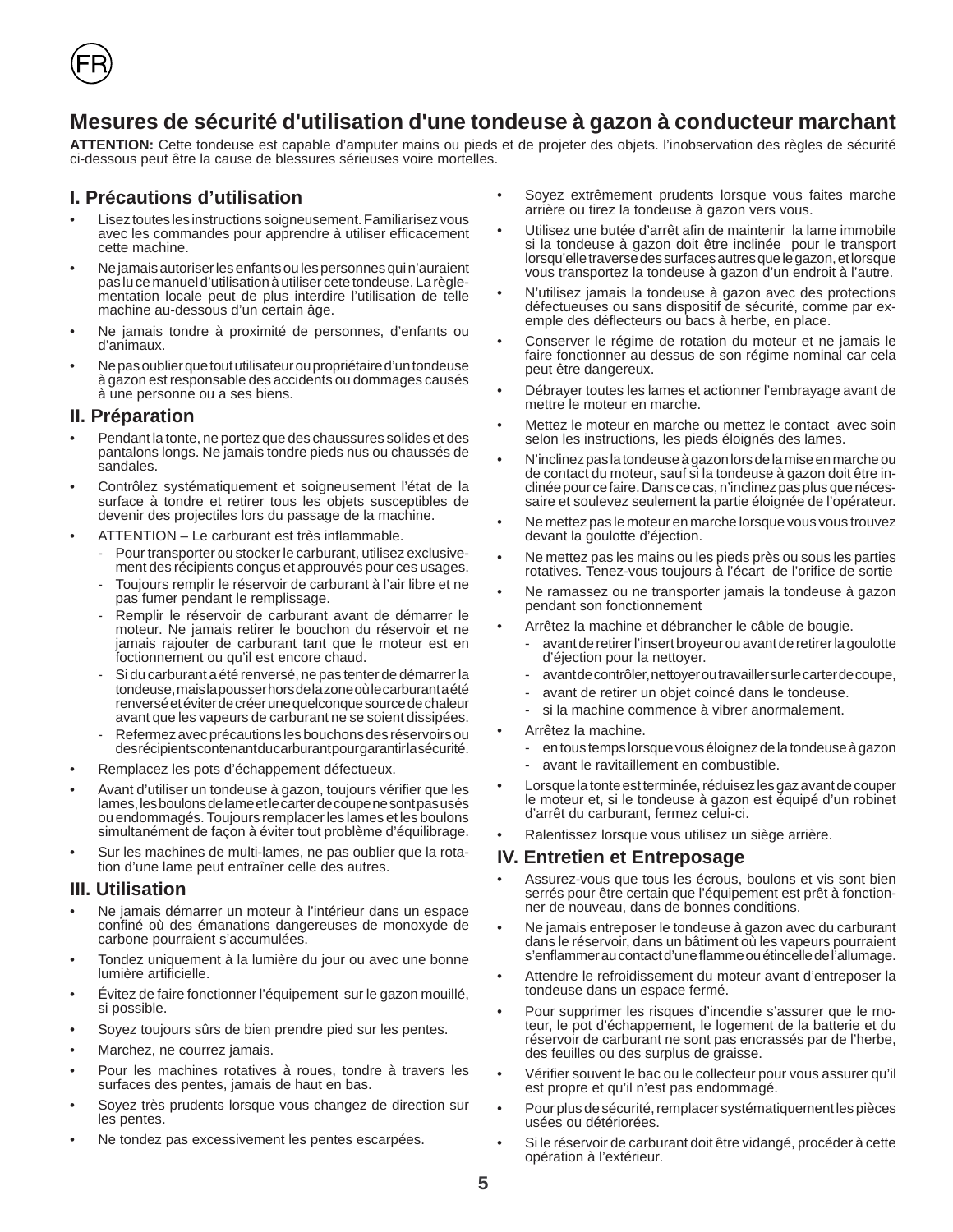

# **Normas de funcionamiento seguro para cortacéspedes giratorios de pie**

**IMPORTANTE:** Esta maquina cortadora es capaz de amputar las manos y los pies y de lanzar objetos. Si no se observan las instrucciones de seguridad siguientes se pueden producir lesiones graves o la muerte.

#### **I. Instrucción**

- Lea todas las instrucciones cuidadosamente. Familiarícese completamente con los controles y con el uso adecuado el equipo
- Nunca permita que los niños o las personas sin los conocimientos adecuados operen la segadora. Leyes locales pueden restriñir la edad del operador.
- Asegúrese que el área esté despejada de personas antes de segar, especialmente de niños o animales domésticos.
- El operador o el usuario es el responsable por accidentes o daños ocurridos a otras personas o a su propiedad.

#### **II. Preparación**

- Cuando este segando, siempre use zapatos adecuados y pantalones largos. No opere el equipo sin zapatos o usando sandalias.
- Inspeccione cuidadosamente el área en donde se va a utilizar el equipo y remueva los obstáculos que puedan ser lanzados por la maquina.
- ATENCIÓN los combustibles son muy inflamables.
	- Almacene el combustible en envases especialmente diseñados para este propósito.
	- Agregue combustible a la máquina afuera y no fume cuando este agregando combustible.
	- Agregue el combustible antes de arrancar el motor. Nunca remueva la tapa del depósito de gasolina o agregue combustible con el motor fusionando o cuando el motor este caliente.
	- Si derrama combustible, no intente arrancar el motor pero mueva la maquina lejos del área de derrame y no arranque el motor hasta que los vapores se hallan evaporado.
	- Vuelva a poner todas las tapas de los tanques y de los envases con seguridad.
- Reemplace los silenciadores defectuosos.
- Antes de usarlo, siempre inspeccione visualmente para ver que las cuchillas, los pernos de las cuchillas y el conjunto cortador no estén gastados o dañados. Reemplace las cuchillas y los pernos gastados o dañados de dos en dos para mantener el equilibro.
- En maquinas de más de una cuchilla, tenga cuidado puesto que la rotación de una cuchilla puede causar la rotación de otras cuchillas.

#### **III. Operación**

- Nunca haga funcionar la máquina dentro de un área cerrada donde gases peligrosos de óxido de carbono pueden acumularse.
- Siegue solamente con luz de día o con una buena luz artificial.
- Si es posible evitar el uso del aparato sobre hierba mojada.
- En caso de pendientes, asegurarse de estar bien firme en los pies.
- Caminar, nunca correr.
- Con las máquinas giratorias con ruedas, cortar horizontalmente con respecto al frente de las pendientes, nunca arriba y abajo.
- Tener mucho cuidado, cuando se cambia dirección en las pendientes.
- No cortar demasiado las pendientes muy fuertes.
- Tener mucho cuidado cuando se hace marcha atrás o se empuja el cortacésped hacia sí mismos.
- Parar la hoja en caso de que se tenga que inclinar el cortacésped para transportarlo por una superficie que no sea de hierba, o cuando se transporte de un área a otra por cortar.
- Nunca hacer funcionar el cortacésped con las protecciones defectuosas, o sin los dispositivos de seguridad, por ejemplo deflectores y/o las tomas de hierba en su sitio.
- Nunca cambie los ajustes del regulador o no haga que el motor tenga una velocidad excesiva.
- Desembragar todos los embragues de la hoja y de la transmisión antes de arrancar el motor.
- Arrancar el motor o encender el motor eléctrico con cuidado según las instrucciones y con los pies bien lejos de las hoja.
- No inclinar el cortacésped cuando se arranca el motor o se enciende el motor eléctrico, a menos de que el cortacésped no se tenga que inclinar para poderlo poner en marcha. En este caso, no inclinarlo más de lo absolutamente necesario y levantar solamente la parte más lejos del operador.
- No arrancar el motor cuando se está frente del pasillo de inyección.
- No poner las manos o los pies cerca o debajo de partes rotatorias. Mantenerse siempre lejos de la abertura de descarga.
- Nunca levantar o transportar el cortacésped cuando el motor está en marcha.
- Parar el motor y desconectar el cable de la bujía:
	- antes de limpiar bloqueos o desatrancar del conducto;
	- antes de inspeccionar, limpiar o trabajar sobre la segadora;
	- después de golpear un objeto extraño. Inspeccione la segadora cuidadosamente, para verificar si hay daños y haga reparaciones antes de volver a arrancar y a operar el equipo;
	- si la maquina empieza a vibrar anormalmente (verifíquela inmediatamente).
- Parar el motor:
	- siempre cuando se deja el cortacésped;
	- antes de abastecer el carburante.
- Reduzca los ajustes de la aceleración durante el tiempo que el motor se apague, si el motor viene diseñado con una válvula de apagado, sierre el combustible cuando halla terminado de segar.
- Ir despacio cuando se utiliza un asiento posterior

#### **IV. Mantenimiento y Almacenamiento**

- Guarde todos las tuercas, los pernos y los tornillos apretados para asegurarse que el equipo esta en condiciones de buena operación.
- Nunca guarde la máquina con combustible en el estanque de combustible dentro de un edificio en donde hay fuentes de ignición presente.
- Permita que ese enfríe el motor antes de guardarlo en algún lugar cerrado.
- Para reducir el riesgo de encendido, guarde el motor, el silenciador, el comportamiento de la batería limpios de césped, hojas, y de demasiado grasa.
- Verifique frecuentemente el recogedor del césped para ver si hay uso o deterioración.
- Para la seguridad reemplace las partes que estén usadas o dañadas.
- Si el tanque del combustible debe ser vaciado hágalo afuera.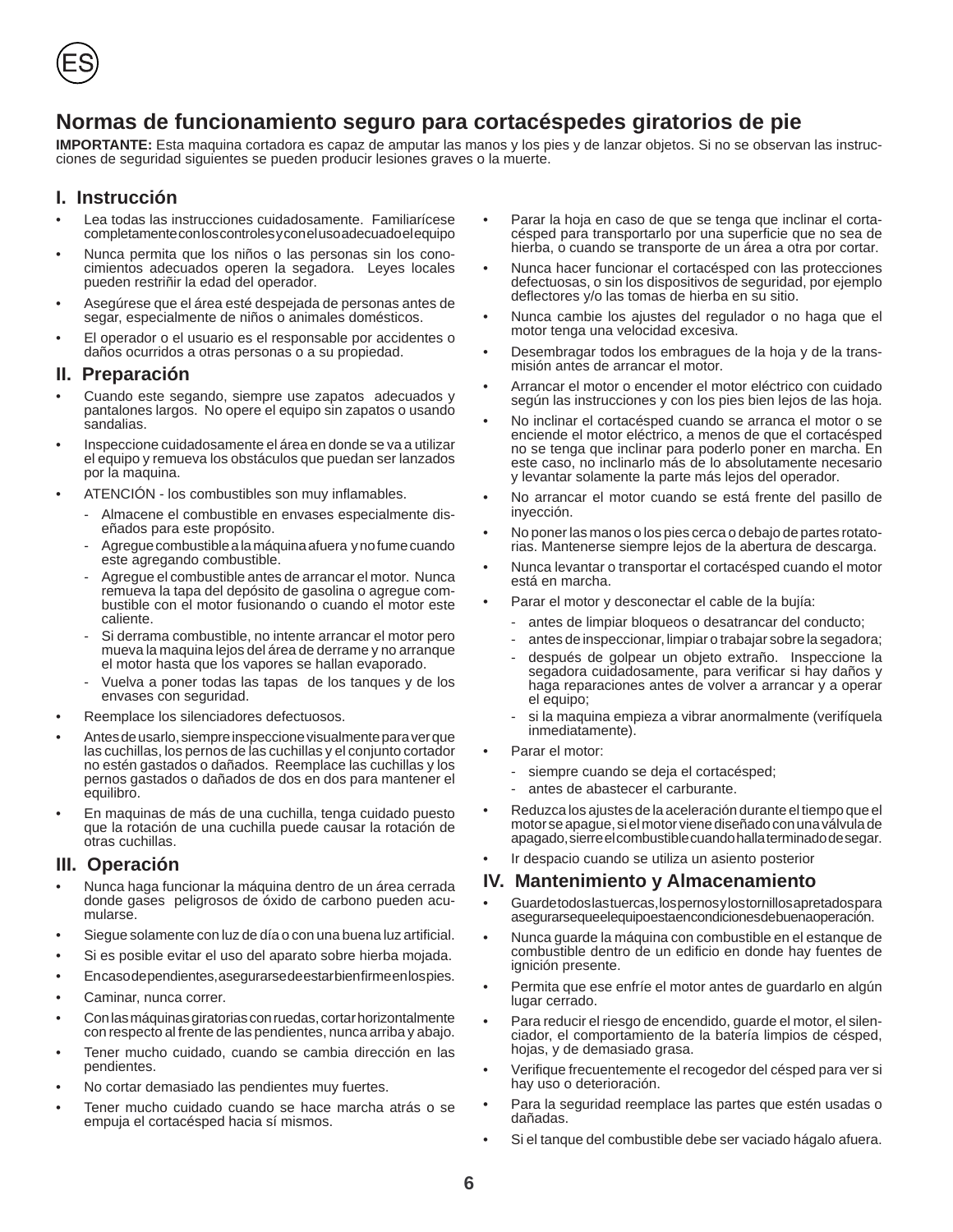

# **Veilig werken met handbediende grasmaaimachines**

**BELANGRIJK:** Deze maaimachine kan handen en voeten amputeren en voorwerpen wegslingeren. Het niet opvolgen van deze veiligheidsinstructies kan ernstig of dodelijk letsel tot gevolg hebben.

#### **I. Training**

- Lees de instructies aandachtig. Zorg dat u vertrouwd bent met de bedieningselementen en het juiste gebruik van de machine.
- Laat kinderen of mensen die niet bekend zijn met de instructies, de maaimachine niet gebruiken. Het is mogelijk dat plaatselijke voorschriften een beperking stellen aan de leeftijd van de bestuurder.
- Maai nooit terwijl mensen, vooral kinderen, of huisdieren in de buurt zijn.
- Bedenk dat de bestuurder of gebruiker verantwoordelijk is voor ongelukken of risico's die andere mensen of hun eigendommen kunnen overkomen.

#### **II. Voorbereiding**

- Draag tijdens het maaien altijd stevige schoenen en een lange broek. Gebruik de machine niet blootsvoets of terwijl u open sandalen draagt.
- Inspecteer de plek waar de machine zal worden gebruikt, grondig en verwijder alle voorwerpen die door de machine kunnen worden weggeslingerd.
- WAARSCHUWING Benzine is licht ontvlambaar.
	- Bewaar brandstof in blikken die speciaal voor dat doel zijn bestemd.
	- Tank alleen buiten en rook niet tijdens het tanken.
	- Tank voordat u de motor start. Draai de dop nooit van de benzinetank af of tank nooit terwijl de motor draait of heet is.
	- Als benzine is gemorst, probeer de motor dan niet te starten maar haal de machine van de plaats vandaan waar u benzine heeft gemorst en zorg dat u geen ontstekingsbron teweeg brengt totdat de benzinedampen zijn verdreven.
	- Draai de dop van alle brandstoftanks en -blikken weer goed vast.
- Vervang defecte geluiddempers.
- Inspecteer vóór het gebruik altijd of de messen, mesbouten en maai-inrichting niet versleten of beschadigd zijn. Vervang versleten of beschadigde messen en bouten in sets om het evenwicht in stand te houden.
- Op machines met meerdere messen dient u eraan te denken dat het draaien van één mes andere messen kan doen draaien.

#### **III. Bediening**

- Laat de motor niet draaien in een besloten ruimte waar gevaarlijke koolmonoxydedampen zich kunnen verzamelen.
- Maai alleen bij daglicht of goed kunstlicht.
- Ook om nat gras te maaien, waar mogelijk.
- Loop voorzichtig op hellingen.
- Loop normaal, ren niet.
- Maai met een grasmaaier met wielen altijd dwars op de helling, nooit van boven naar onder of omgekeerd.
- Wees bijzonder voorzichtig als u op een helling van richting verandert.
- Maai niet op erg steile hellingen.
- Wees bijzonder voorzichtig als u de grasmaaier naar uzelf toe duwt of draait.
- Zet het mes uit als u de grasmaaier moet optillen om deze over plaatsen zonder gras of van het ene naar het volgende gazon te vervoeren.
- Werk niet met de grasmaaier als de beschermkappen of veiligheidsmechanismen niet in orde of niet aangebracht zijn (bijv. beschermkappen of grasvangmechanismen).
- Verander de instelling van de motorregelaar niet en laat de motor niet met te hoge toeren draaien. Als de motor met te hoog toerental draait, kan het risico van lichamelijk letsel groter worden.
- Zet alle mes- en aandrijfkoppelingen in hun vrij voordat u de machine start.
- Start de machine of de motor voorzichtig en volgens de gebruiksaanwijzingen en houd uw voeten uit de buurt van het mes.
- Til de grasmaaier niet op terwijl u deze start of de motor ervan aanzet, tenzij de grasmaaier dient te worden opgetild om deze te kunnen starten. Til de machine in dit geval niet hoger op dan nodig en til alleen het gedeelte op dat het verst van de bediener is verwijderd.
- Zet de machine niet aan terwijl u voor de afvoer staat.
- Steek uw handen of voeten nooit onder of in de buurt van draaiende delen. Houd de afvoeropening altijd vrij.
- Til de grasmaaier nooit op en draag deze nooit terwijl de motor draait.
- Zet de machine uit en maak de bougiedraad los:
	- voordat u opgehoopt materiaal weghaalt of een verstopte afvoer leeg maakt;
	- voordat u de maaimachine controleert, schoonmaakt of eraan werkt;
	- nadat u een ongewenst voorwerp heeft geraakt. Inspecteer de maaimachine op schade en voer reparaties uit voordat u de machine weer start en gebruikt;
	- als de machine abnormaal begint te trillen (onmiddellijk controleren).
- Zet de machine uit:
	- als u de grasmaaier achterlaat;
	- voordat u brandstof bijvult.
- Minder gas tijdens het uitlopen van de motor, en als de motor met een afsluitklep is uitgerust, moet u de brandstoftoevoer aan het einde van het maaien afsluiten.
- Rijd langzaam als u een meeloopstoeltje gebruikt.

#### **IV. Onderhoud en Opslag**

- Houd alle moeren, bouten en schroeven goed vastgedraaid zodat u er zeker van kunt zijn dat de machine in een veilige bedrijfsstaat verkeert.
- Sla de machine nooit in een gebouw op, waar dampen een open vlam of vonk kunnen bereiken, terwijl zich benzine in de tank bevindt.
- Laat de motor afkoelen voordat u hem in een besloten ruimte opbergt.
- Beperk brandgevaar: houd de motor, geluiddemper, accuruimte en benzine-opslagruimte vrij van gras, bladeren of een overmaat aan smeervet.
- Controleer de opvangzak vaak op slijtage of verwering.
- Vervang versleten of beschadigde onderdelen om veiligheidsredenen.
- Als de brandstoftank afgetapt moet worden, moet dit buiten worden gedaan.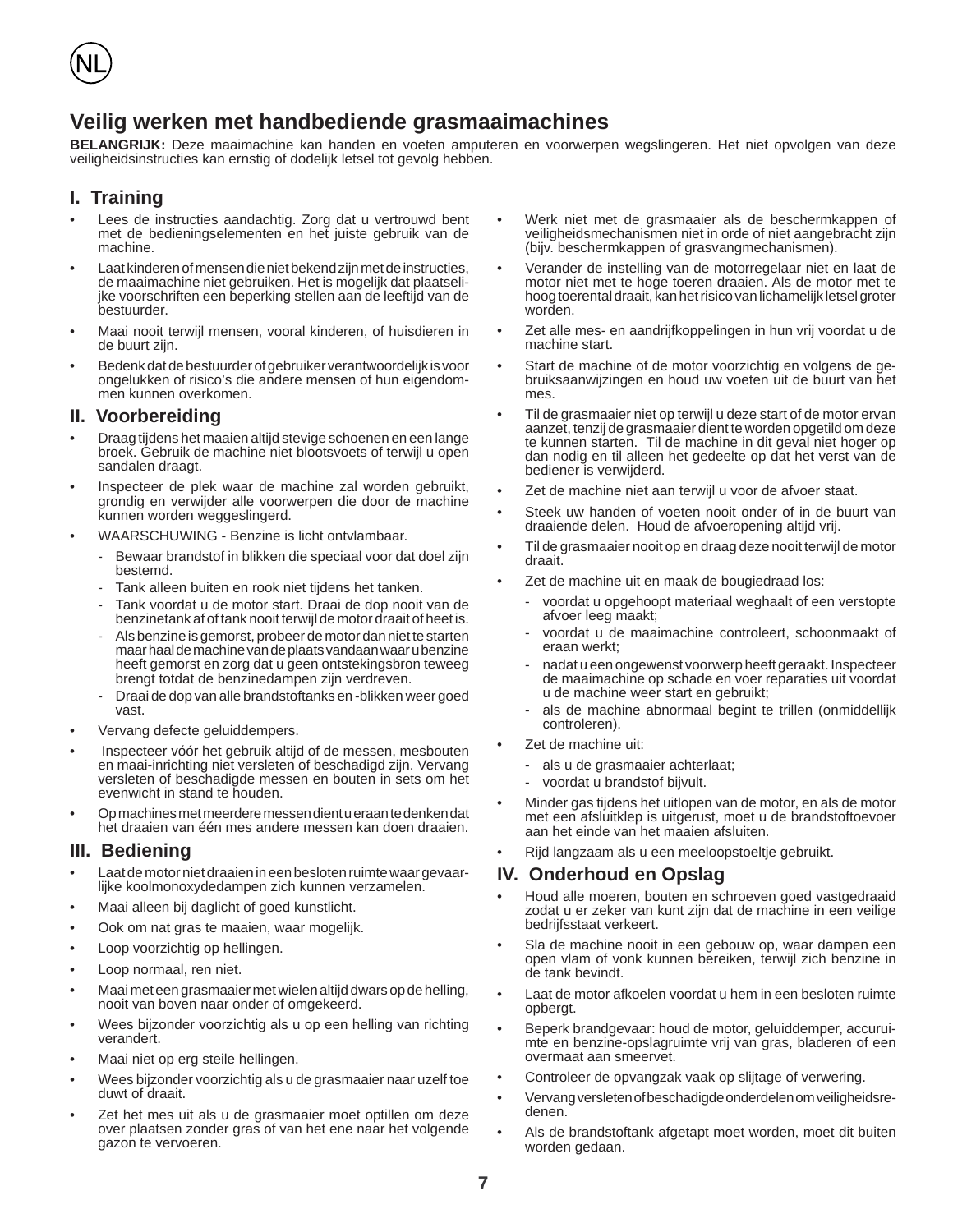# **Misure operative di sicurezza per tosaerba controllate da pedoni**

ATTENZIONE: Questo trattorino tosaerba ha una potenza sufficiente ad amputare mani e piedi e a scagliare oggetti. La mancata osservanza delle seguenti istruzioni antinfortunistiche potrebbe causare lesioni gravi e persino il decesso della vittima.

#### **I. Addestramento All'uso**

- Studiare attentamente le istruzioni. Acquisire dimestichezza con i comandi e conoscere a fondo l'uso corretto dell'equipaggiamento.
- Non consentire mai l'uso dei trattorini tosaerba ai bambini né agli adulti che non abbiano dimestichezza con le istruzioni sull'uso. Le normative locali possono stabilire l'età minima per operare i trattorini tosaerba.
- Non operare mai con i tosaerba in caso vi siano persone, specialmente bambini, o animaletti domestici nella zona di lavoro.
- Tenere presente che in caso di incidenti, rischi o pericoli provocati a persone o a beni, la responsabilità dell'operato ricade sull'operatore, od utilizzatore.

#### **II. Preparazione**

- Indossare sempre scarpe robuste da lavoro e pantaloni lunghi. Non usare i tosaerba a piedi nudi o indossando soltanto sandali.
- Controllare scrupolosamente l'area in cui verrà utilizzato l'equipaggiamento e togliere tutti gli oggetti che potrebbero venire scagliati dal macchinario.
- ATTENZIONE La benzina è infiammabilissima.
	- Conservare il carburante in contenitori appositi.
	- Fare rifornimento soltanto all'aperto. E' vietato fumare durante il rifornimento.
	- Fare rifornimento prima di avviare il motore. Non svitare mai il tappo del serbatoio, né fare rifornimento con il motore acceso o caldo.
	- In caso di fuoriuscita di benzina, non mettere in moto il motore. Spostare l'equipaggiamento dall'aerea in cui si è verificata la fuoriuscita del carburante ed evitare di provocare qualsiasi tipo di accensione fino a quando i vapori non si siano dissipati.
	- Reinserire e serrare bene il tappo del serbatoio e del contenitore.
- Sostituire le marmitte che non funzionino bene.
- Prima di iniziare il lavoro ispezionare visualmente le lame, i bulloni delle lame e il gruppo falciante per verificare che non vi siano tracce di usura o danneggiamenti. In caso di lame e bulloni danneggiati od usurati, installate un nuovo set completo in modo che il macchinario rimanga bilanciato.
- In caso di trattorini tosaerba a lame multiple prestare la massima attenzione in quanto ruotando una lama si può provocare la rotazione delle altre.

#### **III. Funzionamento**

- Non accendere il motore in spazi ristretti dove vi si possa accumulare ossido di carbonio, un gas inodore ma letale.
- Usare i tosaerba soltanto con la luce del giorno oppure in presenza di buona luce artificiale.
- Se possibile, evitare di utilizzare l'apparecchio sull'erba bagnata.
- Stare sempre bene in equilibrio nei tratti scoscesi.
- Camminare sempre, non correre mai.
- Per macchine rotanti a ruote, nei tratti scoscesi, falciare l'erba seguendo la costa del pendio, non salendo e scendendo.
- Prestare estrema attenzione al cambio di direzione su un tratto scosceso.
- Non falciare tratti eccessivamente ripidi.
- Prestare estrema attenzione girando o tirando la macchina verso di sé.
- Fermare le lame nel caso in cui la macchina debba essere trasportata su superfici non erbose, oppure verso la zona da falciare.
- Non utilizzare mai la macchina con protezioni difettose, oppure in assenza di dispositivi di sicurezza, ad esempio, deflettori e/o separatori di erba.
- Non modificare le impostazioni del regolatore del motore né far operare il motore a velocità eccessive. Le velocità eccessive possono aumentare il pericolo di infortuni.
- Disinnestare tutte le lame e le frizioni prima di avviare il motore.
- Avviare o accendere il motore ponendo molta attenzione, attenendosi alle istruzioni e con i piedi ben lontani della lame.
- Non inclinare mai la macchina avviando o accendendo il motore, con la sola eccezione dei casi in cui questo sia assolutamente necessario. In questo caso, comunque non inclinarla mai oltre quanto sia strettamente necessario e sollevare solamente la parte distante dall'operatore.
- Non avviare il motore stando davanti al tubo di scarico.
- Non avvicinare mani o piedi alle parti rotanti. Mantenersi a distanza dal tubo di scarico, sempre aperto.
- Non rimorchiare o trasportare mai la macchina con il motore in funzione.
- Arrestare il motore e staccare il cavo della candela:
	- prima di pulire eventuali intasamenti e prima di stasare lo scivolo;
	- prima di interventi o controlli sul tosaerba e prima delle operazioni di pulizia;
	- dopo aver colpito un oggetto estraneo. Controllare che il tosaerba non sia stato danneggiato ed effettuare le riparazioni del caso prima di riavviare e mettere in funzione l'equipaggiamento;
	- se il tosaerba, o trattorino, vibra in modo anomalo (in qual caso eseguire immediatamente dei controlli).
- Arrestare il motore:
	- ovunque sia stata lasciata la macchina;
	- prima di fare carburante.
- Ridurre la velocità, con la leva dell'acceleratore, per rallentare il motore prima dello spegnimento. Se il motore è provvisto di valvola di arresto, chiudere l'alimentazione del carburante alla fine del lavoro.
- Guidare lentamente qualora si utilizzi il sedile posteriore.

#### **IV. Manutenzione e Periodi di Inattivita'**

- Verificare che tutti i dadi, i bulloni e le viti siano sempre ben stretti per assicurare che l'equipaggiamento sia in buone condizioni operative.
- Non lasciare mai l'equipaggiamento, con benzina nel serbatoio, in locali chiusi dove i vapori possano raggiungere fiamme libere o scintille.
- Lasciare raffreddare il motore prima di riporre i tosaerba, o trattorini, in qualsiasi spazio stretto e chiuso.
- Per ridurre i pericoli d'incendio assicurarsi che il motore, la marmitta, il vano batteria e la zona di stoccaggio benzina siano liberi da erba, foglie o quantità eccessive di grasso.
- Controllare spesso il raccoglitore dell'erba tagliata per individuare eventuali segni di usura o di danneggiamento.
- Per maggiore sicurezza, sostituire le parti usurate o danneggiate.
- Il serbatoio del carburante va vuotato all'aperto, qualora necessario.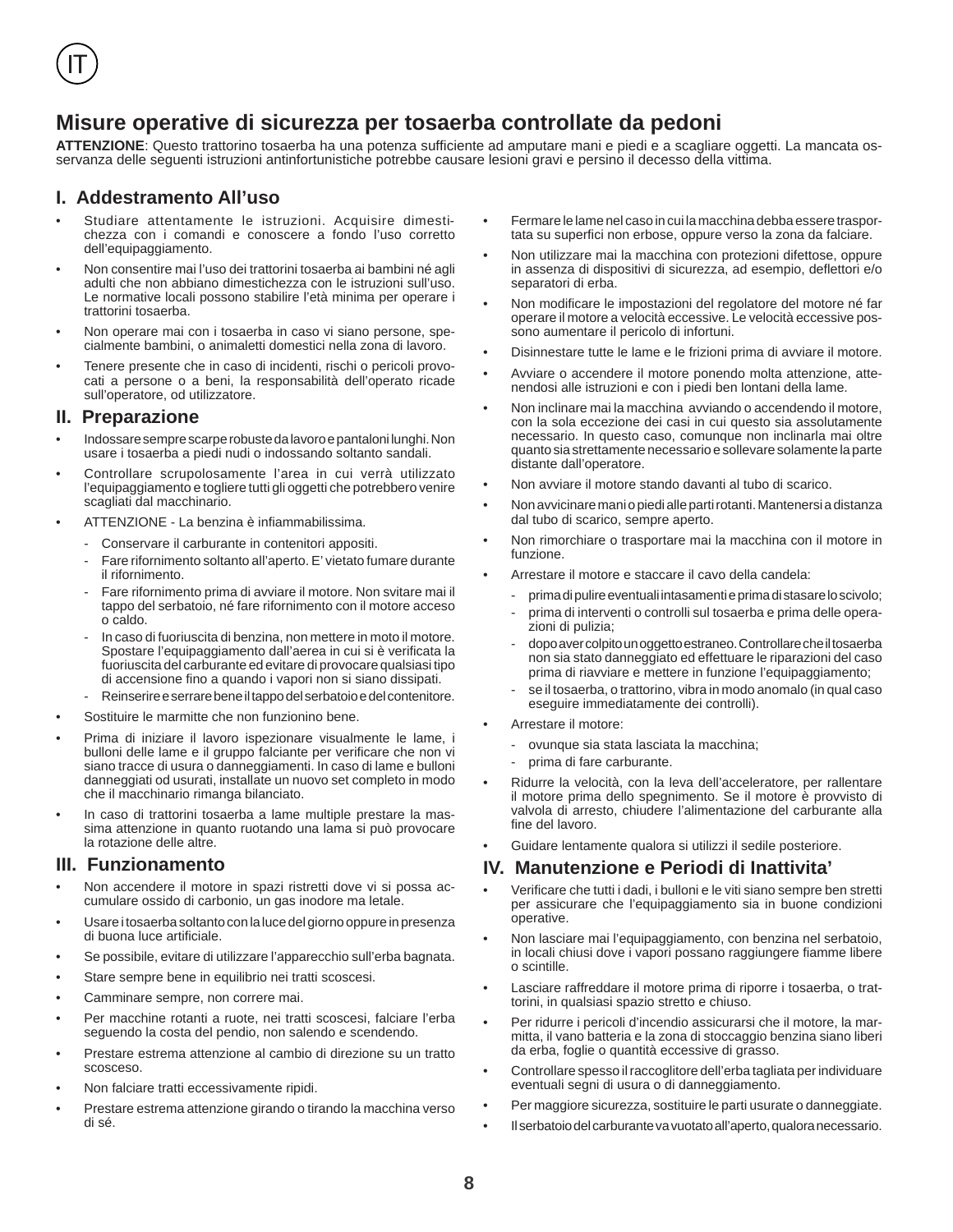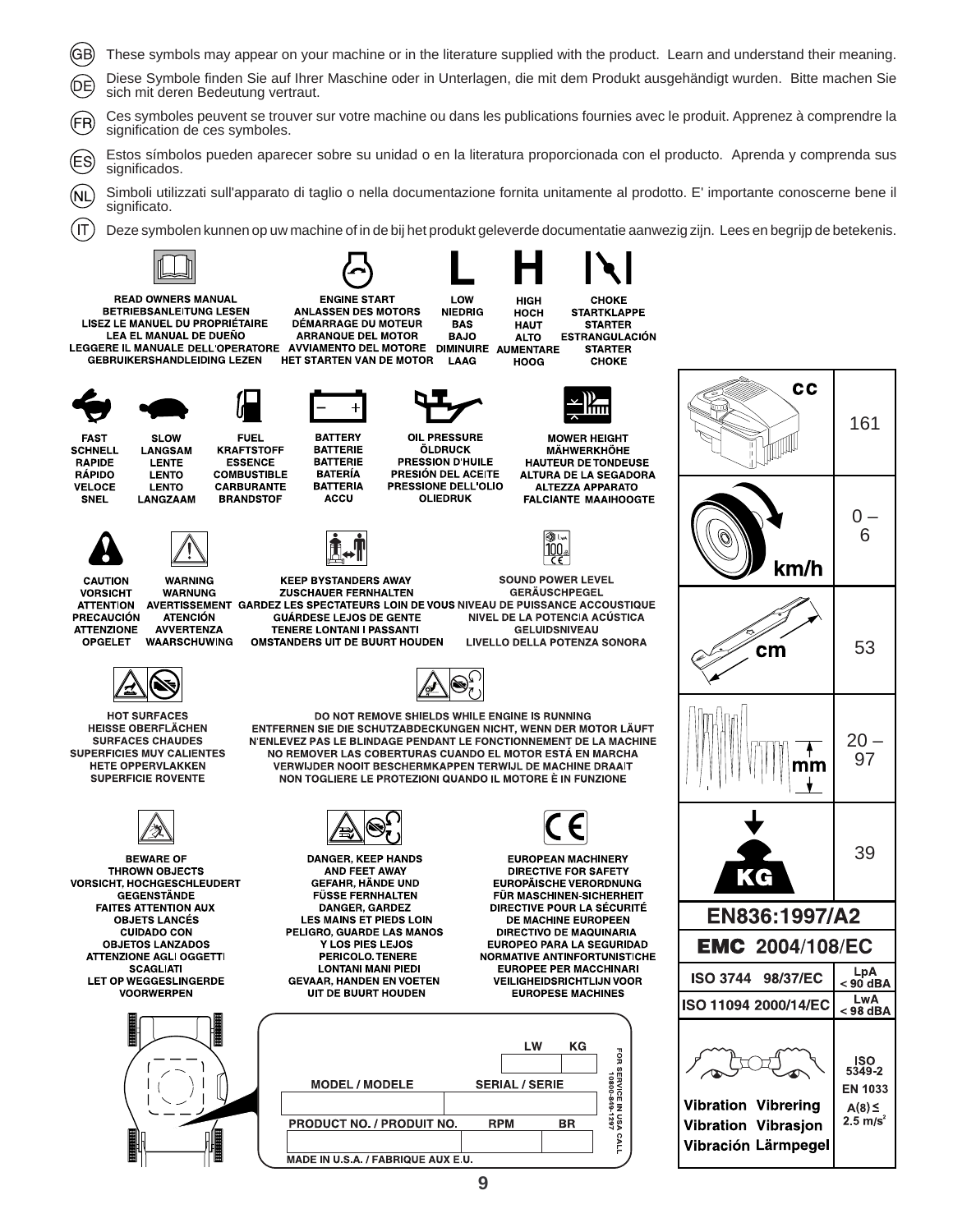

|                | GВ                            | DЕ                                 | FR)                                   | ES                                      | NL                            |                                    |
|----------------|-------------------------------|------------------------------------|---------------------------------------|-----------------------------------------|-------------------------------|------------------------------------|
|                | <b>Upper handle</b>           | Handgriff, oberer                  | <b>Mancheron partie</b><br>supérieure | Asa superior                            | Duwboom, boven                | Impugnatura<br>superiore           |
| $\overline{2}$ | Lower handle                  | Hangriff, unterer                  | <b>Mancheron partie</b><br>inférieure | Asa inferior                            | Duwboom,<br>beneden           | Impugnatura<br>inferiore           |
| 3              | Engine brake yoke             | Motorbremsb gel                    | Etrier du frein-<br>moteur            | Mando freno motor                       | <b>Motorrembeugel</b>         | Comando del<br>freno motore        |
| 4              | <b>Start handle</b>           | <b>Anlassergriff</b>               | <b>Démarreur</b>                      | Asa arrangue                            | <b>Startgreep</b>             | Maniglia de<br>avviamento          |
| 5              | Air filter                    | Luftfilter                         | Filtre à air                          | Filtro de aire                          | Luchtfilter                   | <b>Filtro aria</b>                 |
| 6              | <b>Petrol intake</b>          | <b>Benzineinf Ilung</b>            | Réservoir<br>d'essence                | Resrva de<br>gasolina                   | <b>Benine bijvullen</b>       | <b>Rifornimento</b><br>benzina     |
|                | Height adjust grip            | Heheneinstel-<br><b>lungsgriff</b> | Poignée de réglage<br>de hauteur      | Puño de la regula-<br>cion de la altura | Hoogtereg. greep              | <b>Reglolatore</b><br>dell'altezza |
| 9              | Clutch yoke-<br>control lever | Kupplungsbuügel,<br>Regelung       | Etrier d'em-<br>brayage, réglage      | Mando embrague                          | Koppelings-<br>beugel, handel | Comando della<br>trazione motrice  |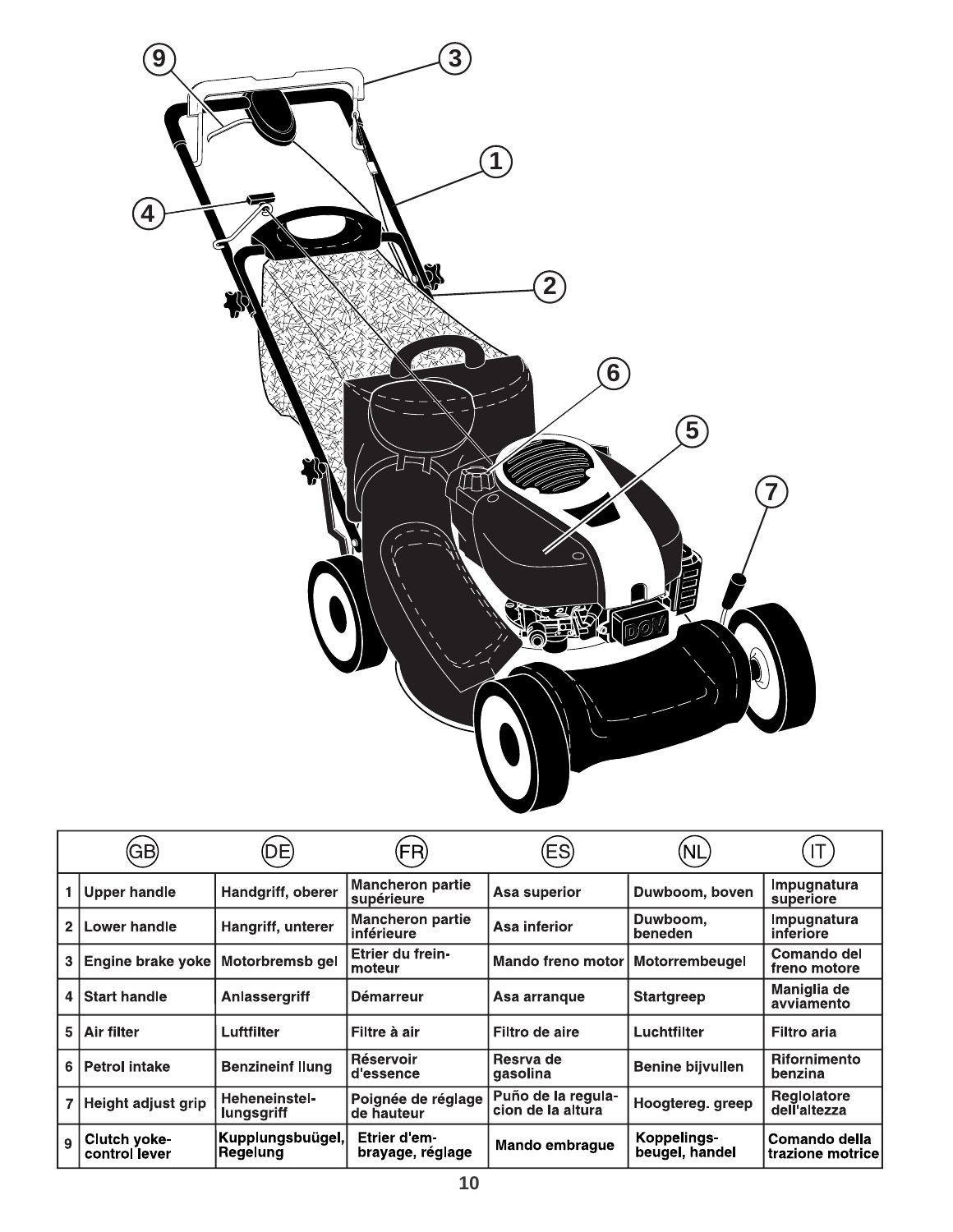

#### **ASSEMBLING** GB

# **Handle**

Pull up the handle in direction of the arrow. With the handle in up-turned position, tighten the wing-nuts.

#### **MONTAGE** DΕ



Griff in Pfeilrichtung hochklappen. Anschließend Flügelmuttern anziehen.

# **MONTAGE**



ΈS

**Manche**

Déployez le manche dans la direction de la flèche. Une fois le manche déployé, serrez les écrous à oreilles.

# **MONTAJE**



Levantar le empuãdura en el sentido de la flecha. Cuando la empuãdura esté levantada, apretar las palomillas.



#### **MONTAGE NL Hendel**

Klap de hendel om, in de richting van de pijl. Wanneer de hendel omgeklapt is, worden de veugelmoeren aangedraaid.

#### **MONTAGGIO**  $\mathsf{I}\mathsf{T}$ **Impugnatura**

Sollevare l'impugnatura nel senso dell afreccia. Quando l'impugnatura è sollevato, stringere i galletti.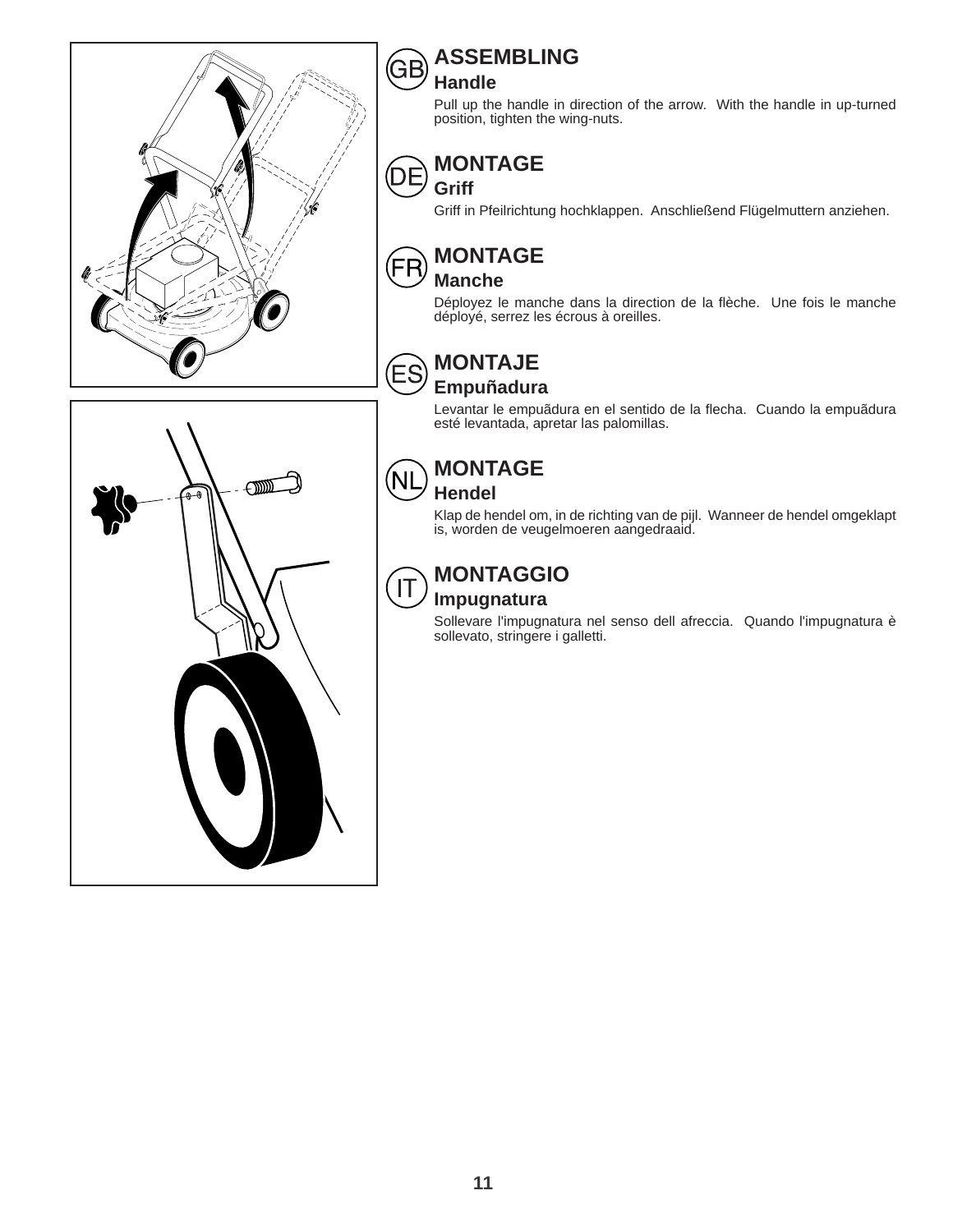

**(1) CATCHER FRAME (2) VINYL BINDING (3) FRAME OPENING**

GВ

**(1) RAHMEN FÜR DEN.GRASFANGBEUTEL (2) KUNSTSTOFFKAPPEN (3) RAHMENÖFFNUNG**

**(1) CADRE DU COLLECTEUR (2) CRANS DE FIXATION (3) OUVERTURE DU CADRE**

**(1) MARCO PARA EL COLECTOR DE HIERBA (2) GANCHOS DE PLASTICO (3) ABERTURA DEL MARCO**

**(1) FRAME VOOR GRASVERGAARBAK (2) PLASTIC HAKEN (3) FRAME-OPENING**

**(1) TELAIO DEL CESTEILO (2) AGGANCI DI PLASTICA (3) APERTURA DEL TELAIO**

# **4**

#### **To Assemble and Attach Grass Catcher** ЭE

- Put grass catcher frame into grass bag.
- Slip vinyl bindings over frame.
- Lift the rear door (4) on the lawn mower housing and place the grass catcher frame onto the rear door.
- The grass catcher is secured to the lawn mower housing when the rear door is lowered onto the grass catcher frame.

#### **Zusammensetzung und Montage des** D **Grasfangbeutels**

- Den Rahmen in den Grasfangbeutel einsetzen.
- Die Kunststoffkappen auf den Rahmen aufsetzen.
- Die hintere Klappe (4) des Rasenmähers öffnen und den Rahmen an die Klappe befestigen.
- Der Grasfangbeutel wird durch den Druck der Klappe gegen den Rahmen in der korrekten Stellung festgehalten.

#### **Assemblage et montage du collecteur d'herbe** FR

- Mettre en place le collecteur d'herbe.
- Passer les fixations plastique par dessus le cadre.
- Ouvrir le volet arrière (4) de la tondeuse et fixer le cadre aux le volet arrière.
- Le collecteur se fixe en place en appuyant le volet au cadre.

# **Armado y montaje del colector de hierba**

- Montar el marco en el colector de hierba.
- Poner los ganchos de plástico alrededor del marco.
- Abrir la tapa posterior (4) del corta hierba y fijar el marco de la tapa posterior.
- El colector de hierba se mantiene en su sitio por la presión de la tapa sobre el marco del colector.

#### **Assembleren en monteren van de grasvergaarbak NL**

- Zet het frame in de grasvergaarbak.
- Trek de plastic haken over het frame.
- Open de achterklep (4) van de grasmaaier en bevestig het frame op de achterklep.
- De grasvergaarbak wordt op zijn plaats gehouden door de druk die het luik uitoefent op het frame van de grasvergaarbak.

#### **Assemblaggio e montaggio del cestello di raccolta** IT

- Porre il telaio nel cestello.
- Serrare gli agganci di plastica intorno al telaio.
- Aprire il portello (4) di sicurezza del tosaerba e fissare il telaio alle del portello.
- Il cestello di raccolta viene tenuto a posto dal portello.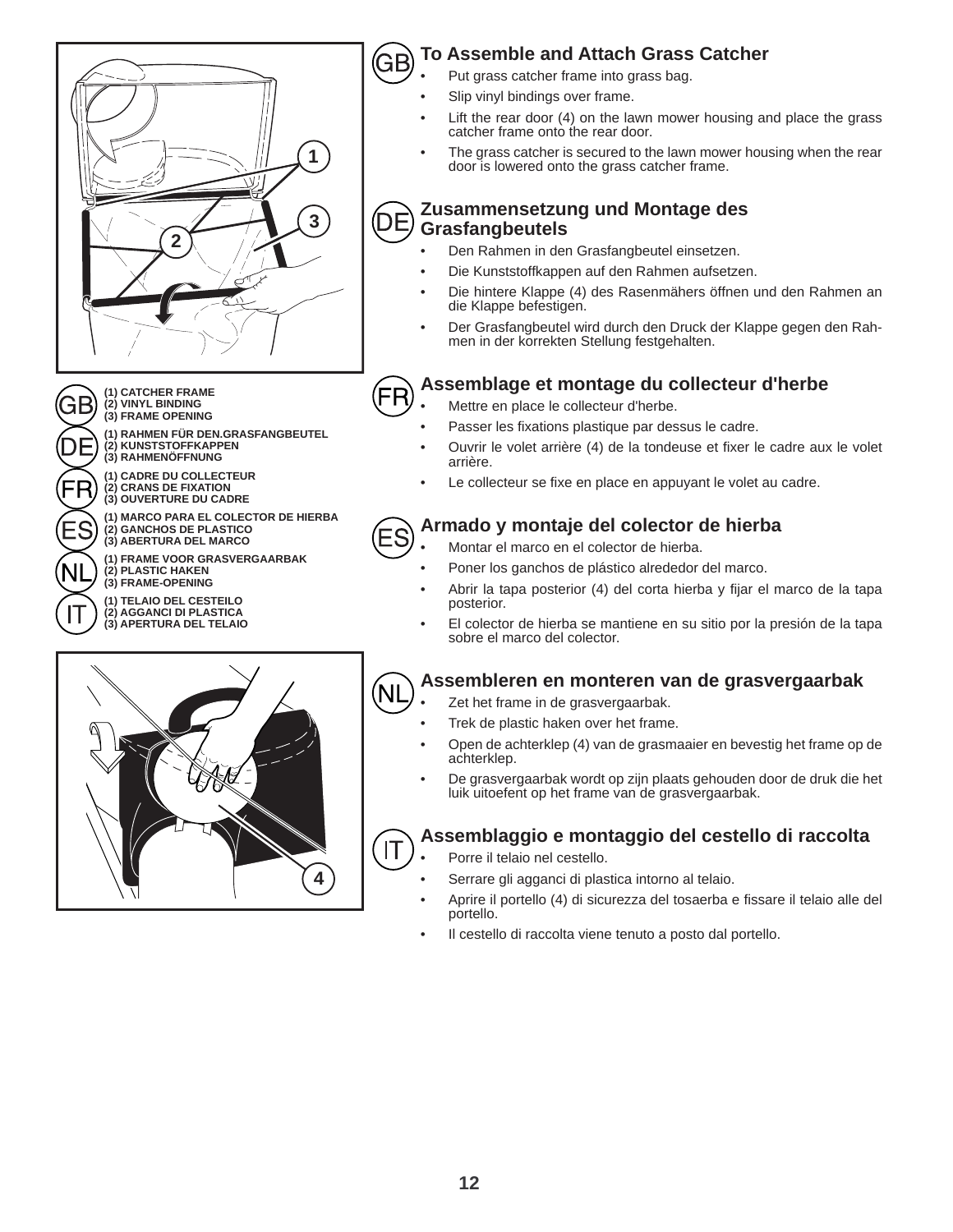

# **To Empty Grass Catcher**

GЕ

D

IT

- To remove grass catcher, release engine brake yoke to stop engine.
- Lift up rear door and remove the grass catcher by the handle.
- Do not drag the bag when emptying, it will cause unnecessary wear.

# **Leeren des Grasfangbeutels**

- Durch Loslassen des Bedienungshebels den Motor abstellen.
- Die Klappe anheben und den Grasfangbeutel mit Hilfe des Handgriffs entfernen.
- Den Beutel beim Leeren nicht über den Boden schleifen; dadurch entsteht unnötiger Verschleiß.

#### FF **Vidage du collecteur d'herbe**

- Couper le moteur en lâchant la commande.
- Lever le volet arrière et enlever le collecteur au moyen de sa poignée.
- Ne pas le traîner au sol, ce qui risque d'user inutilement le tissu du sac collecteur.

## **Vaciado del colector de hierba**

- Levantar la tapa posterior y quitar el colector utilizando el mango.
- No dejar caer el colector al suelo al vaciarlo, pues podría desgastarse la tela de la bolsa.
- No permita que el recogedor sea arrastrado cuando lo vacié; puede ocasionarse daños.

# **Legen van de grasvergaarbak**

- Schakel de motor uit door de bedieningshendel los te laten.
- Til het achterluik op en verwijder met behulp van het handvat de grasvergaarbak.
- Laat de grasvergaarbak niet over het gras slepen wanneer u hem leegt. Dit kan onnodige slijtage van het weefsel van de verzamelzak veroorzaken.

# **Vuotatura del cestello di raccolta**

- Spengere il motore rilasciando il comando.
- Sollevare il portello ed estrarre il cestello con l'aiuto della maniglia.
- Non trascinare il cestello sul terreno, onde evitare l'inutile usura del tessuto.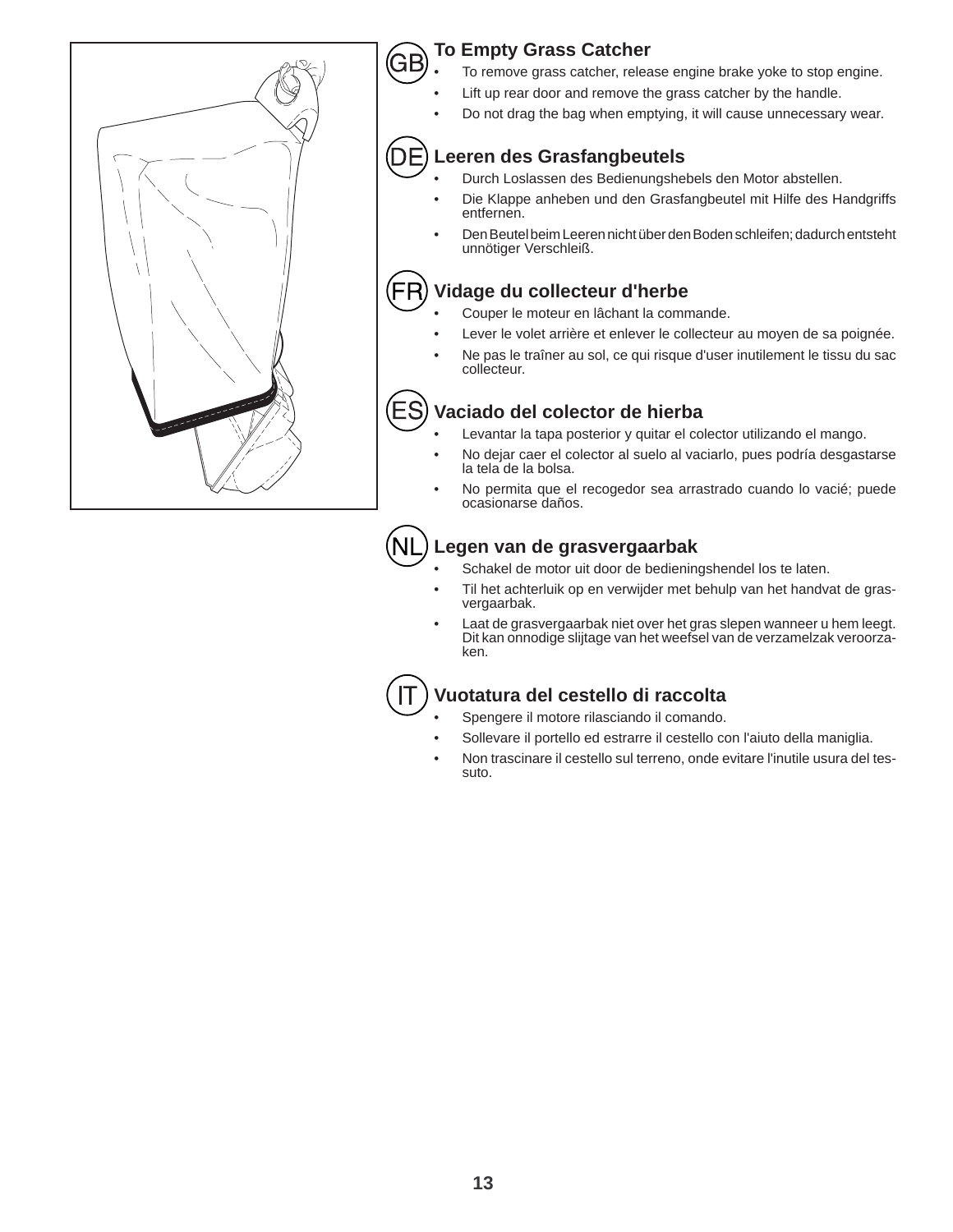

# **To Convert Mower**

FOR REAR BAGGING -

• Grass catcher installed.

FOR MULCHING -

- Mulcher door (1) closed.
- FOR DISCHARGING -
- Mulcher door (1) closed.
- Discharge guard (2) installed.

# **Umrüsten des Mäweks**

VERWENDEN DES HECK-GRASFÄNGERS -

- Grasfänger montiert.
- KOMPOSTIEREN DES SCHNITTGUTES -
- Kompostierblech Klappe (1) geschlossen. HECKAUSWURF (Deflektor) -
- Kompostierblech Klappe (1) geschlossen.
- Frontgehäuse (2) montiert.

# **Pour Convertir la Tondeuse**

POUR LE RAMASSAGE ARRIÈRE - Le ramasse-herbe est installé.

- POUR LE BROYAGE -
- La volet de broyeuse (1) est fermé. POUR ÉJECTER -
- La volet de broyeuse (1) est fermé.
- Le déflecteur de décharge (2) est installé.



# **Para Convertir la Segadora**

PARA EL ENSACADO TRASERO -

- El recogedor del césped instalado. PARA EL ACOLCHAMIENTO -
- La tapa acolchadora (1) cerrado.
- PARA NO RECOGER LA HIERBA -
- La tapa acolchadora (1) cerrado.
- La protección contra la descarga (2) instalada.



# **De Maaier Veranderen**

VOOR GRASOPVANG ACHTER DE MAAIMACHINE -

• De grasopvangbak moet geïnstalleerd zijn. VOOR VERSPREIDEN VAN MULCH -

• De mulchachterluik (1) moet gesloten zijn. OMBOUWEN NAAR ACHTERUITWORP -

- De mulchachterluik (1) moet gesloten zijn.
- Voorplaat (2) moet geïnstalleerd zijn.



# **Per Convertire il Tosaerba**

PER L' INSACCAMENTO POSTERIORE -

- Il raccoglierba va installato.
- PER LA PACCIAMATURA -

La portello a per la pacciamatura (1) si chiuso. PER LO SCARICO A TERRA -

- La portello a per la pacciamatura (1) si chiuso.
- Scocca anteriore (2) va installata.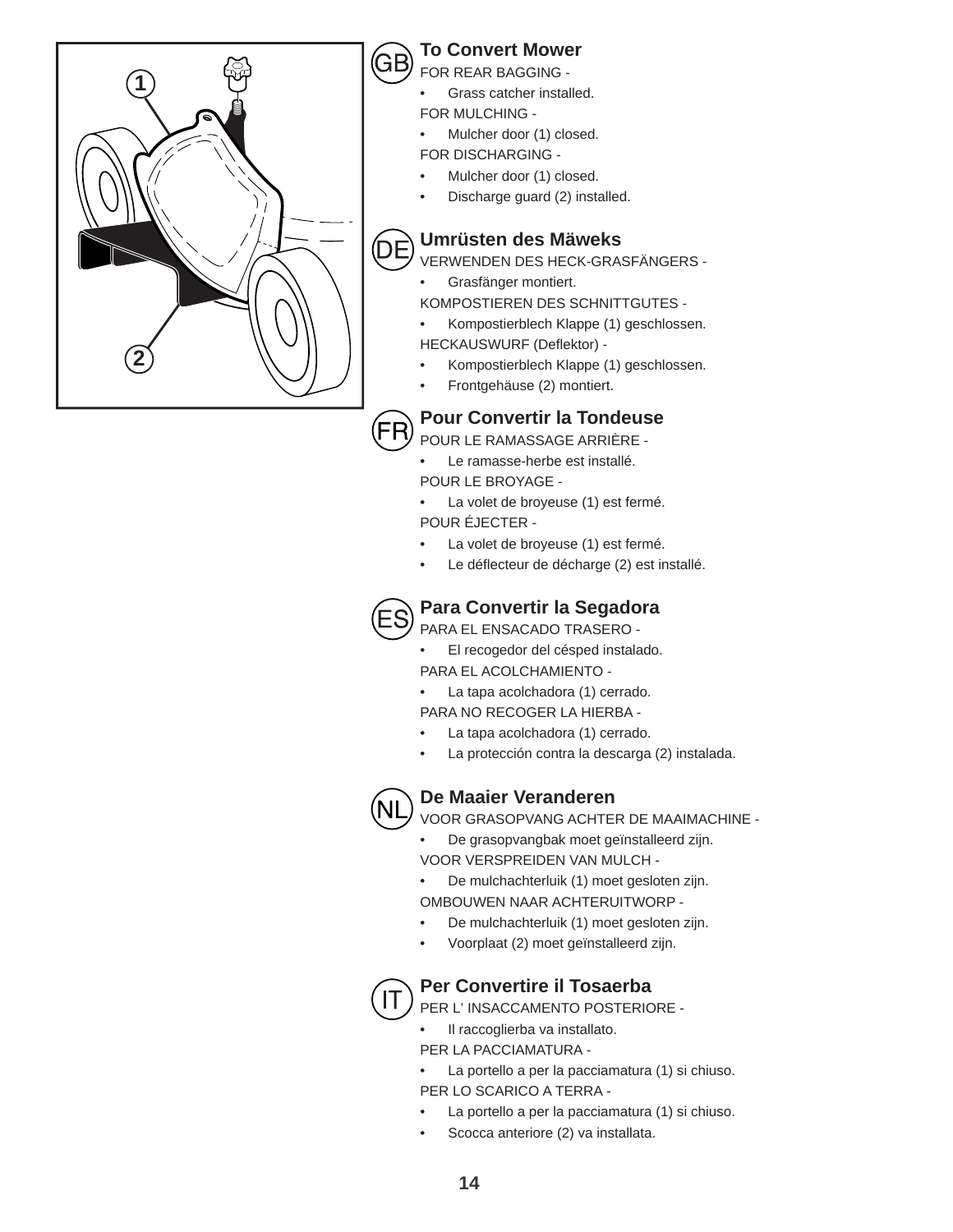



GE

D

FR

# **Filling with Oil**

Fill the engine with engine oil. SAE30 can be used. (Read the enclosed motor operating instructions as well.)

# **Ölaffülling**

Füllen Sie Öl in den Motor. Es kann SAE30 verwendet werden. (Lesen Sie auch die beiliegende Gebrauchsanweisung für den Motor.)

# **Remplissage d'huile**

Remplissez le moteur avec de l'huile pour moteur, SAE30 peuvent être utilisées. (Lisez aussi les instructions ci-lointes concernant le moteur.)



### **Relleno de aceite**

Rellenar el motor de aceite. Se pueden usar SAE30. (Léase también las instrucciones anexas para el uso del motor.)



# **Bijvullen van olie**

Vul het carter met de bijgeleverde motorolie. Multi-grade zoals bijv SAE30. (Lees tevens de bijgevoegde instructie voor de motor.)



### **Riempimento dell 'olio\***

Versare l'olio nel motore. Si possono usare le qualità SAE30. \*Solo per gli U.S.A. (Leggere anche le unstruzioni per il motore allegate.)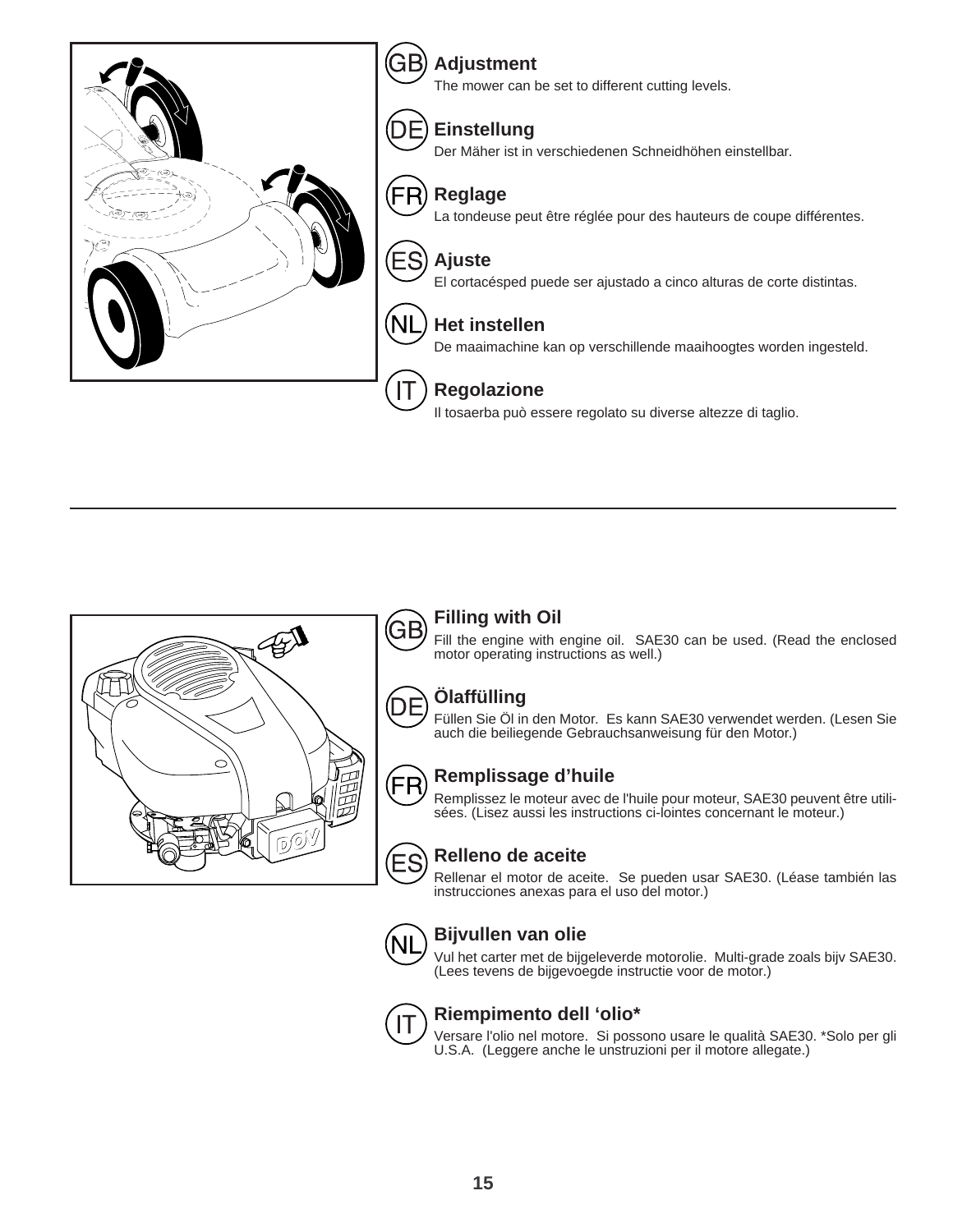

# **Starting and Stopping**

Place the mower on a flat surface. Note: not on gravel or similar. Fill the tank with petrol, **not oil-blended**. Both lead-free and lead-containing petrol may be used. Do not fill with petrol while the engine is running.

- Hold engine brake yoke to the handle and pull on starter handle quickly. Do not allow starter rope to snap back.
- To "STOP" engine, release engine brake yoke.

# **Start und Stopp**

Stellen Sie den Rasenmäher auf ebenen Untergrund, Füllen Sie den Kraftstofftank mit reinem Benzin, **(keine Benzin-Ölgemisch verwenden)**. Sowohl bleifreies als auch verbleites Benzin kann verwendet werden. Nie bei laufendem Motor Benzin nachfüllen.

- Den Bedienungshebel gegen den Holm drücken und kräftig am Starthandgriff ziehen. Das Startseil nicht einfach loslassen, sondern sich langsam wieder aufrollen lassen.
- Der Motor wird durch Loslassen des Bedienungshebels abgestellt.

# **Marche et Arrêt**

Placez la tondeuse sur une surface bien plane. Attention, ni gravier ni gravillons. Remplissez le réservoir d'essence pure **pas de melange 2 temps.** Vous pouvez utiliser de l'essence avec ou sans plomb. **Ne pas faire le plein quand le moteur est en marche.**

- Maintenez la commande contre le guidon et tirez vivement sur le starter. Puis lâchez doucement la ficelle.
- Coupez le moteur en lâchant la commande.

# **Arranque y Parada**

Colocar el cortacésped en una superficie llana (sin gravilla, guijarros, etc.). Rellenar el tanque de gasolina pura, **sin aceite.** Se peude usar gasloina sin plomo o con plomo. **No rellenar el tanque mientras está funcionando el motor.**

- Presionar el mando contra el manillar y tirar rápidamente del mango de arranque. Soltar lentamente el cordón de arranque.
- Poner en marcha el motor soltando el mando.



#### **Starten en Stoppen**

Zet de maaier op een vlakke ondergrond. Niet op een grindpad of iets dergelijks. Vul de benzinetank met benzine, geen oliemengsel. U kunt zowel loodvrije als loodhoudende benzine gebruiken. Nooit benzinetank vullen **terwijl de motor draait.**

- Houd de bedieningshendel tegen het stuur en trek kort en krachtig aan de starthendel. Laat het startsnoer langzaam vieren.
- Schakel de motor uit door de bedieningshendel los te laten.



#### **Avviamento e Arresto**

Portare il tosaerba su fondo piano (non su ghiaia, sassi o simili). Riempire il serbatoio con benzina pura. Si può usare sia bezina senza piombo che benzina contenente piombo. **Non versare bezina nel serbatoio mentre il motore è in marcia.**

- Tenere il comando contro il manubrio e tirare velocemente la maniglia di avviamento. Rilasciare la cordicella lentamente.
- Fermare il motore rilasciando il comando.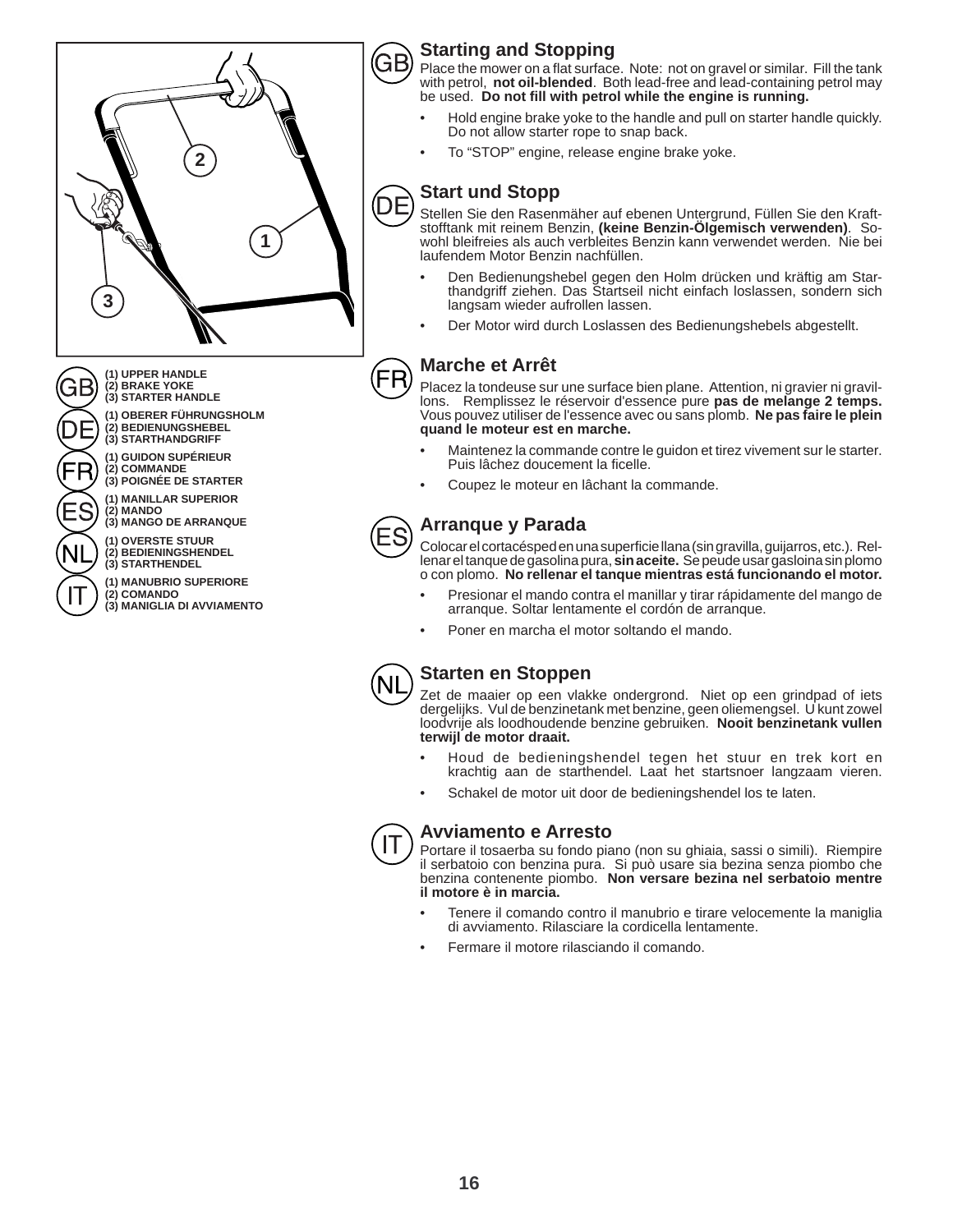

# **Drive**

G

 $\Box$ 

- Forward drive is engaged (1) and disengaged (2) with the clutch bar at the top of the handle.
- Select ground speed with gear shift lever (3). The farther toward the handle the lever is pulled, the faster the unit will travel.

# **Lauf**

- Das Ein- (1) und Asschalten (2) des Antribes geschieht mit Hilfe des Kupplungsbügels zuoberst am Handgriff.
- Mit Hilfe des Schalthebels (3) die Fahrgeschwindigkeit wählen. Je weiter der Hebel nach vorn geschoben wird, desto schneller bewegt sich die Einheit.

#### **Mise en service** ΈR

- La mise en fonction (1) et l'arrât (2) se font grâce au guidon d'embrayage fixé à la partie supérieure du mancheron.
- Sélectionnez la vitesse avec le levier du changement de vitesse (3). Plus le levier est tiré vers la poignée plus l'appareil circule rapidement.

# **Funcionamiento**

- El embrague y (1) el desembrague (2) de la propulsion son manejados con la abrazadera de embrague situada en la parte superior de la guia.
- Seleccione la velocidad con la palanca de cambio de la velocidad (3). Cuanto más lejos se tira la palanca hacia el mango, más rápida irá la unidad.

#### **Aandrijving**  NL

- Het aan- (1) en uitschakelen (2) van de aandrijving geschiedt met de koppelingsbeugel bovenop het stuur.
- Selecteer de rijsnelheid met de versnellingshendel (3). Hoe dichter de hendel naar de handgreep wordt ingedrukt, hoe sneller het voertuig zal rijden.

# **Guida**

- L'innesto (1) ed il disinnesto (2) della marcia avviene a mezzo della leva della frizione in alto sul manubrio.
- Selezionare la velocità al suolo con la leva del cambio (3). Più la leva viene tirata verso l'impugnatura, maggiore sarà la velocità di spostamento dell'unità.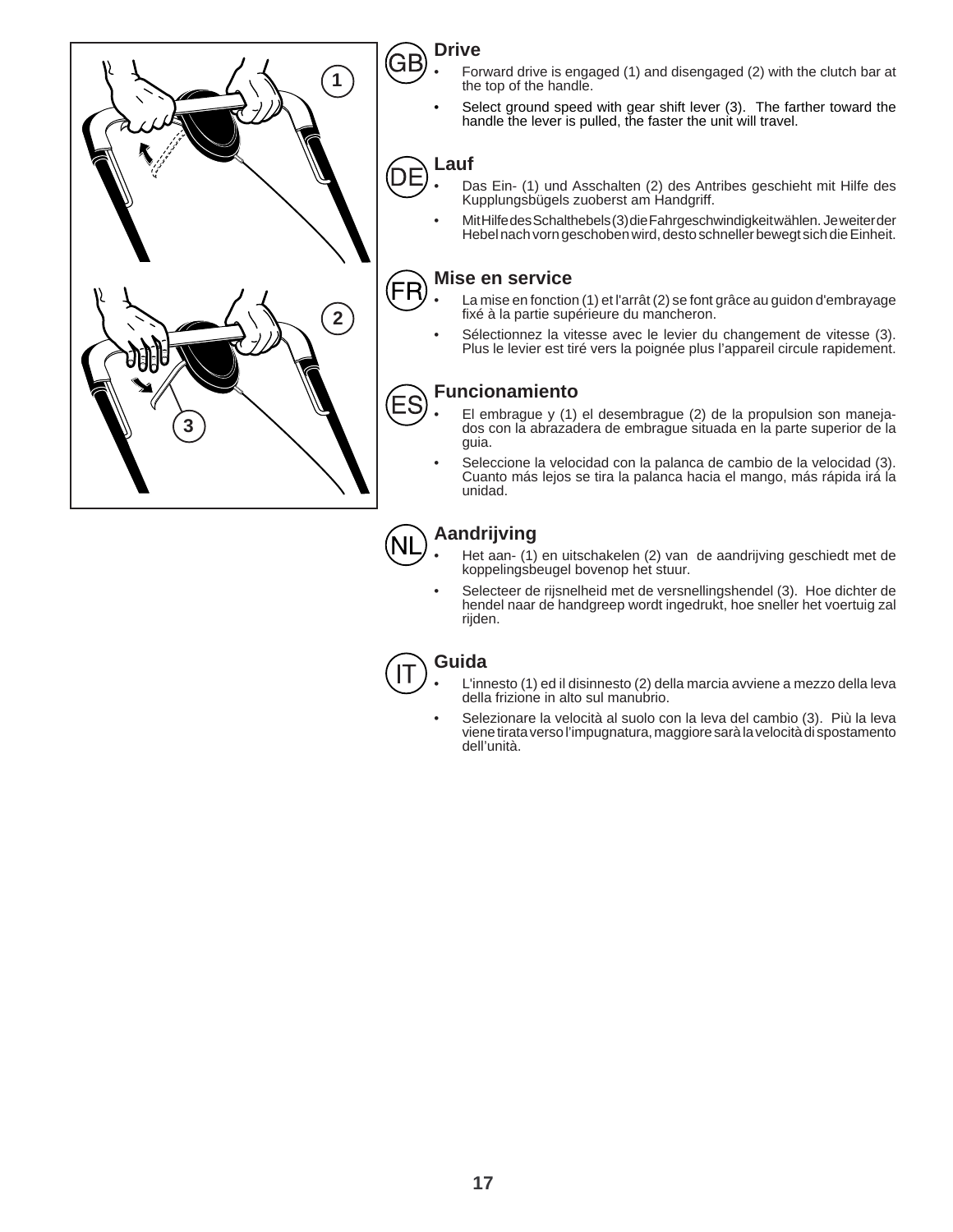



The mower should not be used on ground that slopes more than 15°. This could cause engine lubrication problems.

# **Gebrauch**

Der Rasenmäner solite nicht in einem Gelände benützt werden, das eine Neigung von mehr als 15° Grad hat. In solchen Fällen können Schmierungsprobleme im Motor auftreten.

#### **Utilisation** FR La tondeuse ne doit pas être utilisée sur un terrain dont la pente dépasse 15°. Il pourrait se produire des problèmes avec le graissage du moteur.



D E

# **Aplicacion**

Para evitar problemas de engrase se recomienda no usar el cortacésped en terrenos de inclinaciones mayores de 15° grados.



# **Gebruik**

De grasmaaier niet gebruiken op hellingen of taluds met een hoek groter dan 15°. Anders komen er problemen met de smering van de motor.



# **Uso**

Per evitare problemi di lubrificazione, il tosaerba non deve essere usato su terreno in pendenza di oltre 15°.

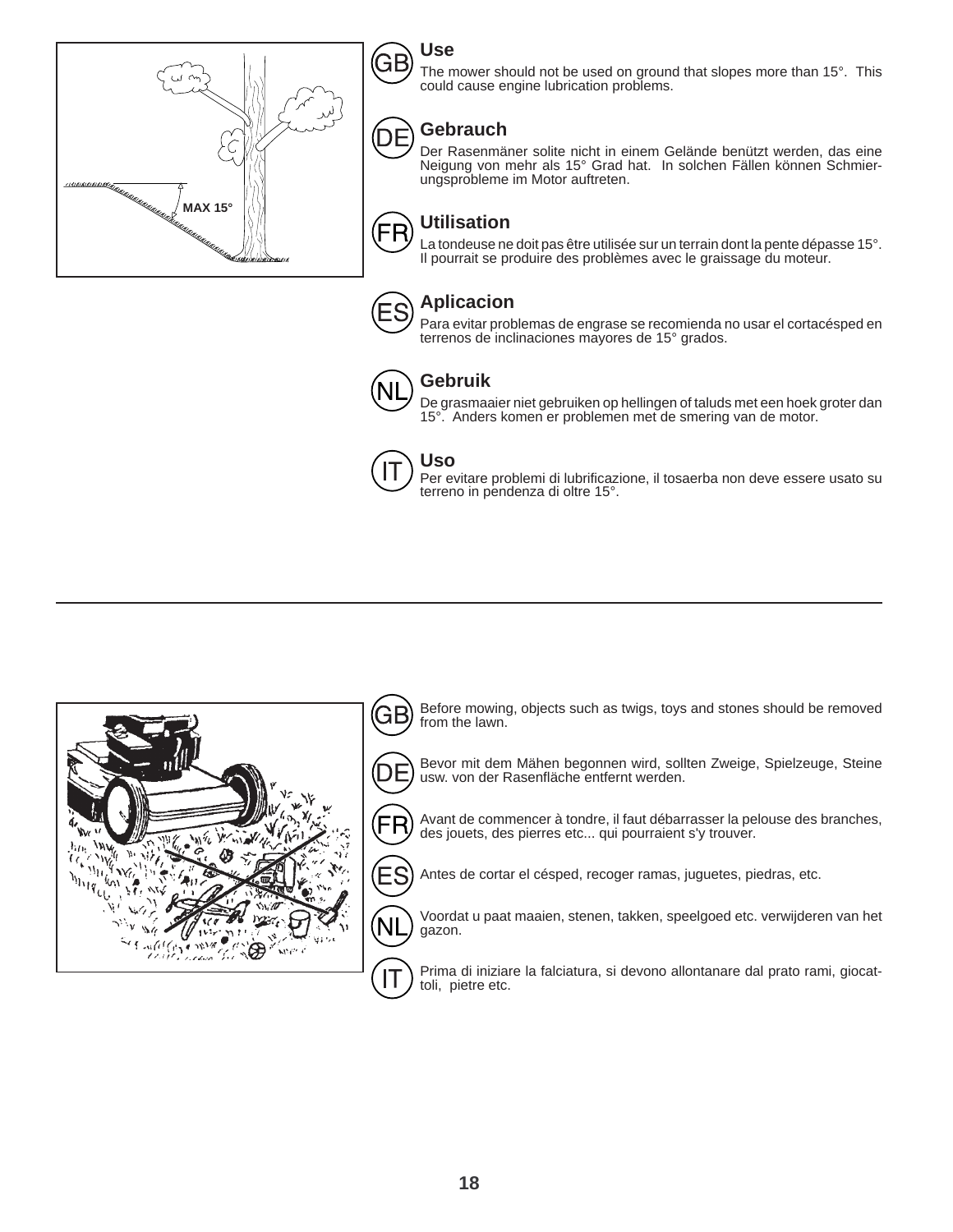

GB

Mow the lawn twice weekly during the most active periods of growth. Never cut more than 1/3 of the length of the grass, especially during dry periods. Mow with a high cutting height setting the first time. Examine the result and lower the mower to the desired setting. Mow slowly or mow the grass twice if it is very long.



Mähen Sie das Gras bei starkem Wachstum zweimal wöchentlich. Mähen Sie niemals mehr als 1/3 der Graslänge. Dies gilt besonders für trockene Perioden. Mähen Sie danach das Resultat und stellen Sie dann die erwuunschte Schnitthöhe ein. lst das Gras besonders hoch, fahren Sie langsam mit dem Rasenmäher. Mähen Sie gegebenenfalls zweimal.



Au cours de la période de croissance intensive, coupez l'herbe au moins deux fois par semaine. Ne jamais couper plus de 1/3 de la hauteur de l'herbe, particulièrement en période de sécheresse. Tondez la première fois avec la tondeuse réglée sur une position haute de coupe. Vérifiez le résultat et abaissez ensuite à la hauteur souhaitée. Si l'herbe est très haute, passez la tondeuse lentement, éventuellement, la passer deux fois.



Cuando la hierba crece rápidamente es necesario cortar el césped doa veces por semana. No es conveniente cortarla en más de una tercera parte de su largo, sobre todo en perfodos secos. El primer corte se hace con el cortacésped en una de sus posiciones más altas y , después de obsérvar el resultado, se ajusta a la altura deseada. Si la hierba está muy alta se recomienda pasar el cortacésped a poca velocidad o cortar el césped dos veces seguidas.



Maai het gazon twee maal per week in de grootste groeiperiode. Niet meer dan 1/3 van de totale lengte maaien, vooral niet in een droge periode. Indien het gras erg lang is, eerst in de hoogste maaistand maaien, daarna oop de gewenste maaihoogte instellen. Eventueel twee maal maaien.



Falciare l'erba 2 volte la settimana nel periodo della massima crescita. Non tagliare mai più di 1/3 della lunghezza dell'erba, specialmente nei periodi di sccità. La prima volta, faciare con il tosaerba regolato ad una delle maggiori altezze. Controllare il risultato e portare quindi il tosaerba all'altezza desiderata. Se l'erba è molto alta, falciare lentamente, eventualmente faciare 2 volte.



**Maintenance**

Always remove the spark plug lead before repair, cleaning or maintenance work. After 5 hours running time, tighten screws and nuts. Check the oil. The **spark plug** must be **at the highest point** on the mower when it is tilted up.

#### **Wartung**

**Ziehen Sie immer das Zündkerzenkabel ab**, bevor Sie mit der Reparatur, Reinigung oder mit Wartungsarbeiten beginnen. Nach den ersten 5 Betreibstunden alle Schrauben und Muttern überprüfen. Ölstand kontrollieren. Wenn der Rasenmäher gekippt wird, müssen sich **die Zündkerze an der**  höchsten Stelle befinden.

# **Entretien**

**Toujours debrancher la bougie** avant réparation nettoyage entretien. Après 5 heures d'utilisation, resserrer vis et écrous. Vérifier l'huile. Lorsque la tondeuse est inclinée sur le côtc, il faut que la **bougie** occupent la position **la plus élevée**.

#### **Inspeccion**

**Desconéctese siempre el cable del encendido de la bujía** antes de hacer una reparación, limpieza o trabajo de mantenimiento. Vovler a apretar tuercas y tornillos después de cinco horas de trabajo. Contrólose el aceite. Si se coloca el cortacésped de lado, el punto más alto debe ser **la bujía.**



# **Onderhoud**

Voordag u begint met schoonmaken, reparaties of afstellen, **altijd eerst de bougiekabel losmaken.** Bouten en moeren kontroleren ma vijf draaiuren. Oliepeil kontroleren en zonodig bijvullen. Als de maaier op de zijkant wordt gelegd, zorg dan dat **de bougie** naar **boven** zign gericht.

### **Mateniméto**

**Manutenzione: Staccare sempre il cavo di accensione** prima di riparazioni, pulizie o lavori di menutenzione. Dopo 5 ore di funzionamento stringere viti e dadi. Controllare l'olio. Piegando la falciatrice sul fiancolare attenzione che **la candela sia il punto più alto.**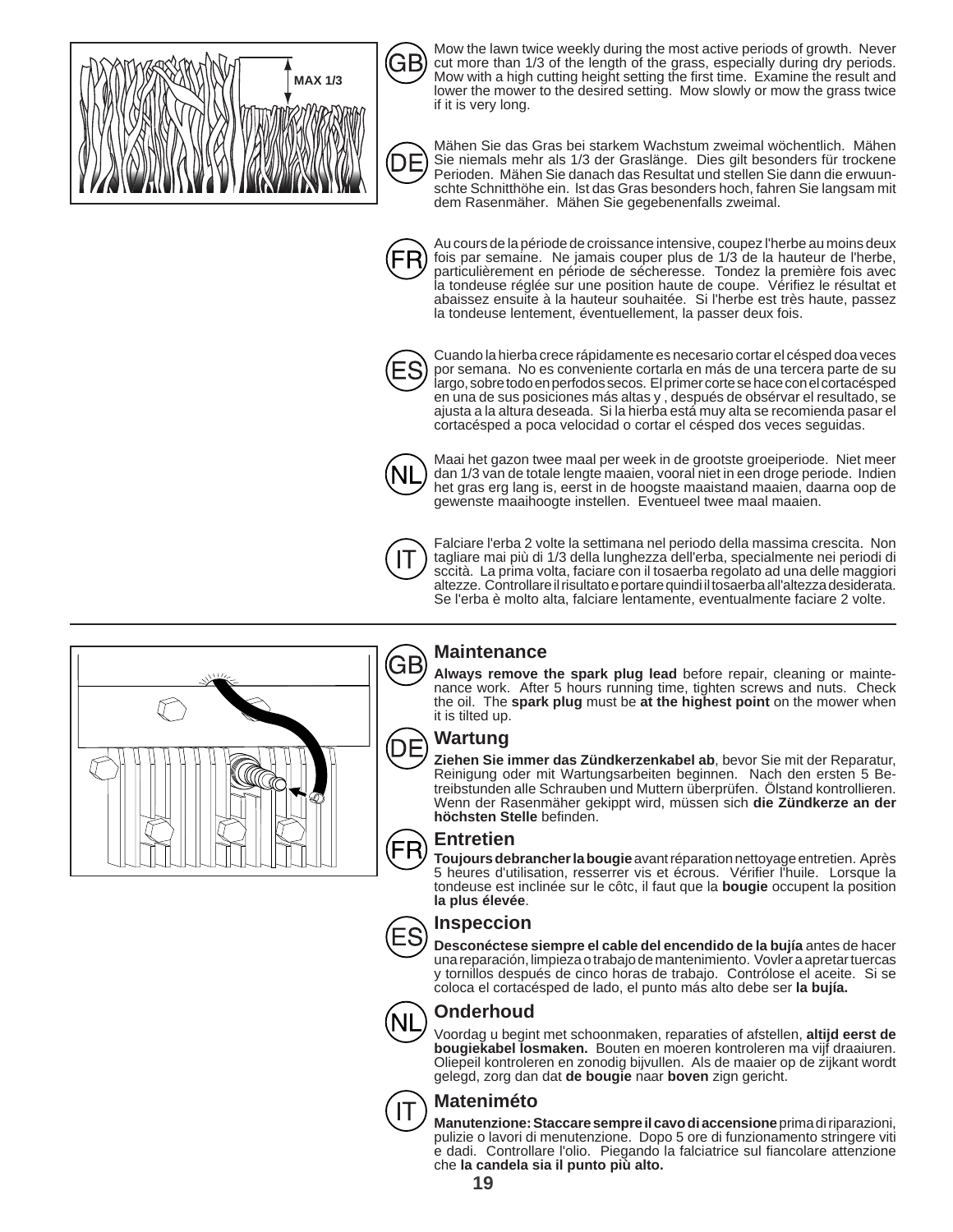

# **Regularly**

Stop the engine and unscrew the dipstick. The level should be between FULL and ADD. **NOTE:** the dipstick must be screwed all the way down in order to indicate correct oil level. Avoid filling with too much oil.

## **Regelmässig**

Stellen Sie den Motor ab und schrauben Sie den Ölpeilstab heraus. De Ölstand soll swischen FULL and ADD liegen. **ACHTUNG:** der Ölpeilstab muss vollständig hineingeschraubt sein, damit der richtige Ölstand angezeigt werden kann. Vermeiden Sie zu viel Öl einzufüllen.

# **Régulièrement**

Arrêter le moteur et vérifier la jauge à julie. Le niveau doit être situé entre FULL (plein) et ADD (ajoutez). **ATTENTION:** il faut que la jauge soit vissé à fond pour obtenir un résultat correct. Evitez de mettre trop d'huile.

# **Periódicamente**

Parar el motor para controlar el nivel de aceite del motor. Debe estar entre FULL y ADD. **ATENCIÓN:** la tapa tiene que estar bien puesta para que la indicación del nivel de aceite de la varilla sea correcta. Evitar relleno excesivo de aceite.

# **Regelmatig**

Kontroleer het oliepeil bij voorkeur bij een koude motor. Het niveau moet tussen FULL en ADD staan. Nooit beneden de ADD mar ook nooit boven FULL. **N.B.** De peilstok moet geheel ingedraaid worden voor dejuiste meting. Niet teveel olie bijvullen.



#### **Periodicamente**

Arrestare il more e controllare l'asta dell'olio. Ll livello deve trovarsi fra FULL e ADD. **ATTENZIONE:** l'asta dell'olio deve essere avvitata fino in fondo per vedere il livello correctto dell'olio. Evitare di versare troppo olio.



#### GB) **Annually (After end of season)**

Grinding and balancing the cutter blade. **Remove the spark plug lead.** Fitting and removing the blade require the use of protective gloves. Unscrew the cutter blade and deliver it to a service workshop for grinding and balancing. Tighten the screw properly when reassembling.

# **Jährlich (nach Beendigung der Saison)**

Schleifen und Auswuchten des Messers. **(Achtung: Vor Demontage des Messers Zündkabel von der Zündkerze entfernen).** Die Klinge nur mit Schutzhandschuhen einsetzen und entfernen. Schrauben Sie das Messer ab und bringen dieses in eine Service-Werkstatt. Bei der Montage die Schrauben richtig anziehen.

# Annuellement (à fin de la saison)

Aiguisage et équilibrage de la lame. **Débrancher la bougie.** Mettre des gants de protection avant de mettre en place ou d'enlever la lame. Démontez-la et donnez-la à aiguiser à un professionnel. Bien resserer la vis après remontage.



# **Revisión anual (Al terminar la estación)**

Afi lado y equilibrado de la cuchilla. **Se desconecta el cable del encendido de la bujía.** El ajuste y la sustitución de la hoja requiere el uso de guantes protectores. Se desmonta leugo la cuchilla que es entrega a un taller mecánico para su afilado y equilibrado. Apriétese bien la tuerca al volver a montar.



# **Jarlijks (na einde van het seizoen)**

Slijpen en balanceren van het maaimes. **De bougiekabel losmaken.** Bij het afstellen en verwijderen van het mes moeten altijd beschermende handschoenen worden gedragen. Schroef het mes er af en breng het naar de werkplaats voor slijpen en balanceren. Bij het weer aanbrengen de schroef goed vastdraaien.



# **Controllo anjuale (All fine stagione)**

Rettifica e bilanciamento della lama. Rimuovere il cavo di accensione. Inserire e rimuovere la lama solamente indossando guanti di protezione. Smontare la lama e consegnarla ad una officina di servizio per la rettifica ed il bilanciamento. Stringere bene le viti nel rimontaggio.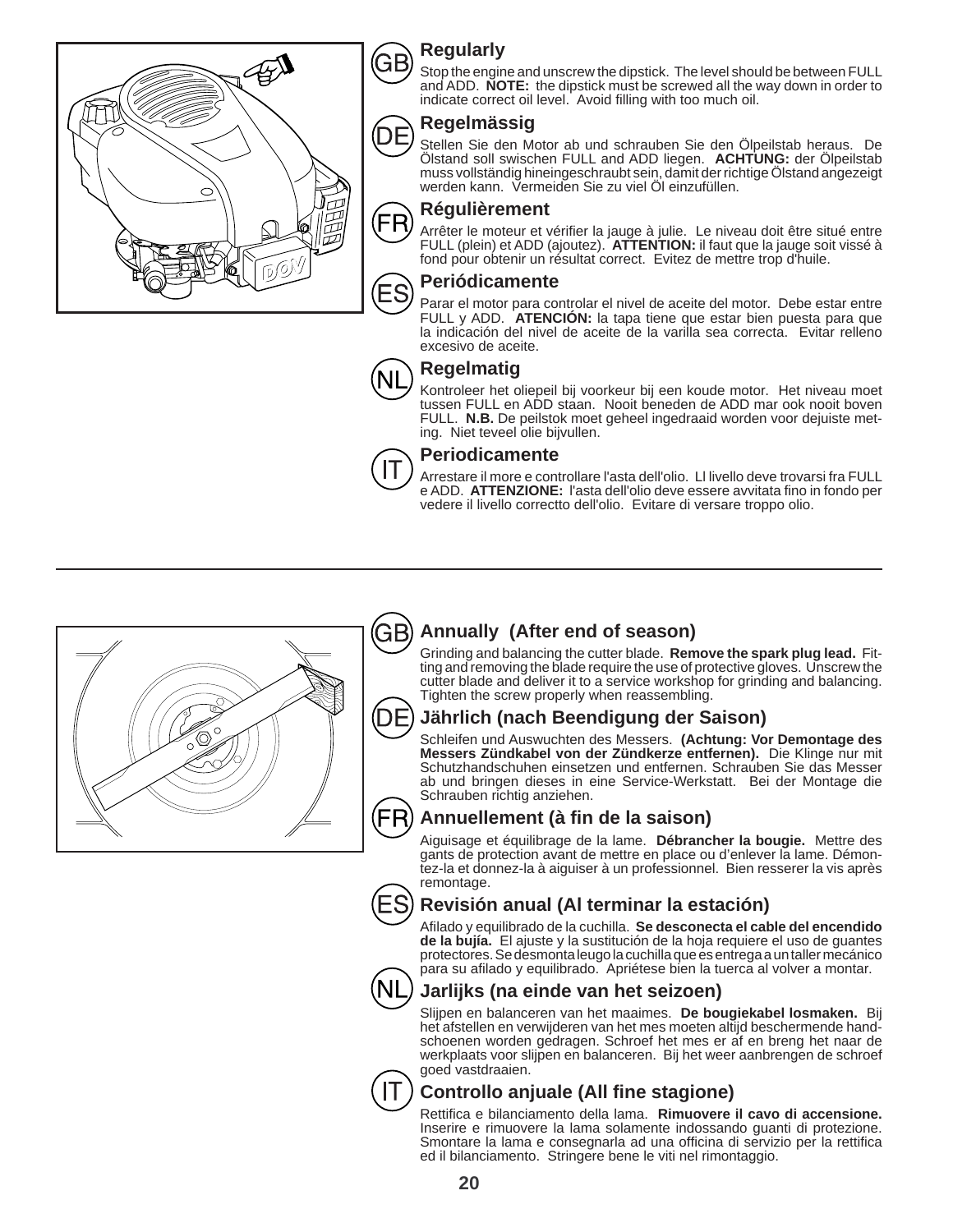

Change oil after each season or after 25 hours running time. Run the engine warm, remove the spark plug lead. Remove the drain plug from bottom of engine and drain oil. Fill with new oil. SAE 30 can be used.



Ölwechsel einmal pro Jahr oder nach 25 Betriebsstunden. Den Motor warm laufen lassen, abstellen und das Zündkerzenkabel abziehen. Die Ölablaßschraube an der Unterseite des Motors entfernen und das Öl ablassen. Danach neues Öl auffüllen SAE 30.

Changez l'huile à chaque saison ou après 25 heures de marche. Allumez le moteur, arrêtez-le et enlevez le câble d'allumage. Enlevez le bouchon de vidange sous le moteur et vider l'huile. Puis remplissez avec de l'huile neuve (les huiles SAE 30 sont utilisables).

Cambiar el aceite cada temporada, o después de 25 horas de funcionamiento. Dejar funcionar el motor hasta que se caliente, pararlo y quitar el cable de encendido. Quitar el tapón de drenaje del lado inferior del motor y dejar salir el aceite. Poner después aceite nuevo. Pueden utilizarse los aceites SAE 30.



Ververs de olie elk seizoen, of na 25 u rijden. Laat de motor warmlopen, schakel de motor uit en demonteer de ontstekingskabel. Verwijder de aftapplug op de onderkant van de motor en tap de olie af. Vul daarna met verse olie: SAE 30.

Sostituire l'olio al termine di ogni stagione, oppure dopo 25 ore di esercizio. Scaldare il motore, spengerlo e staccare il cavo della candela. Togliere il tappo di scarico sotto il motore e far uscire tutto l'olio. Rifornire con olio nuovo SAE 30.

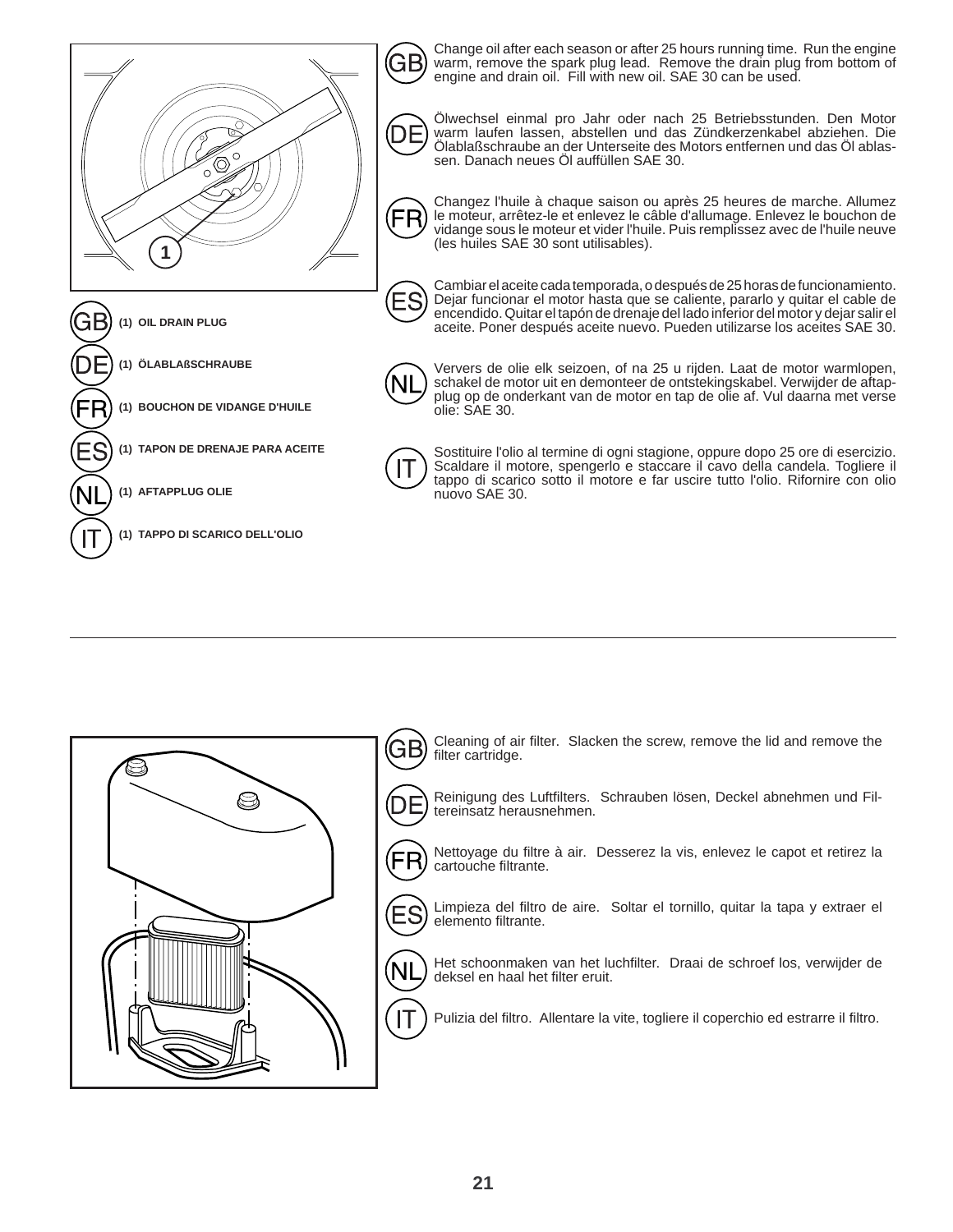

Over time, ground speed may decrease. Adjust as follows:

• Rotate nut (1) on the underside of the housing to tighten cable. Ground speed should increase.

If ground speed remains the same, drive belt is worn and should be replaced.

Mit der Zeit kann die Geschwindigkeit abnehmen. Regulieren Sie diese wie folgt:

• Drehen Sie die Mutter (1) an der Gehäuseunterseite gedrückt um den Riemen zu straffen. Die Grundgeschwindigkeit sollte so zunehmen.

Verändert dieses Verfahren die Geschwindigkeit nicht, ist der Transmissionsriemen defekt und muss ersetzt werden.

Après un certain temps, la vitesse de roulement peut diminuer. Veuillez l'ajuster de cette façon:

• Tournez le écrou (1) situé en dessous du châssis pour tendre le câble d'entraînement. La vitesse de roulement devrait augmenter.

Si la vitesse de roulement demeure inchangée, la courroie du système d'entraînement est usée et doit être remplacée.



Con el tiempo, la velocidad con relación al suelo puede reducirse. Ajustar del siguiente modo:

• Rote tuerca (1) en la parte inferior del bastidor para tensar el cable impulsor. La velocidad con relación al suelo tendría que aumentar.

Si la velocidad con relación al suelo permanece invariada, la correa de transmisión está desgastada y se tiene que sustituir.



De basissnelheid kan mettertijd afnemen. Corrigeer dit op de volgende manier:

• Draai de Moeren (1) onder de behuizing in en houd deze ingedrukt om de kabel te spannen. De basissnelheid moet toenemen.

Als de snelheid dezelfde blijft, is de drijfriem versleten en dient deze te worden vervangen.



Nel tempo, la velocità rispetto al suolo potrebbe ridursi. Eseguire le seguenti regolazioni:

• Ruotare la dado (1) posizionato sulla parte posteriore del telaio da serrare il cavo. La velocità rispetto al suolo dovrebbe aumentare.

Qualora la velocità rispetto al suolo non cambi, significa che la cinghia di trasmissione è usurata e dovrà essere quindi sostituita.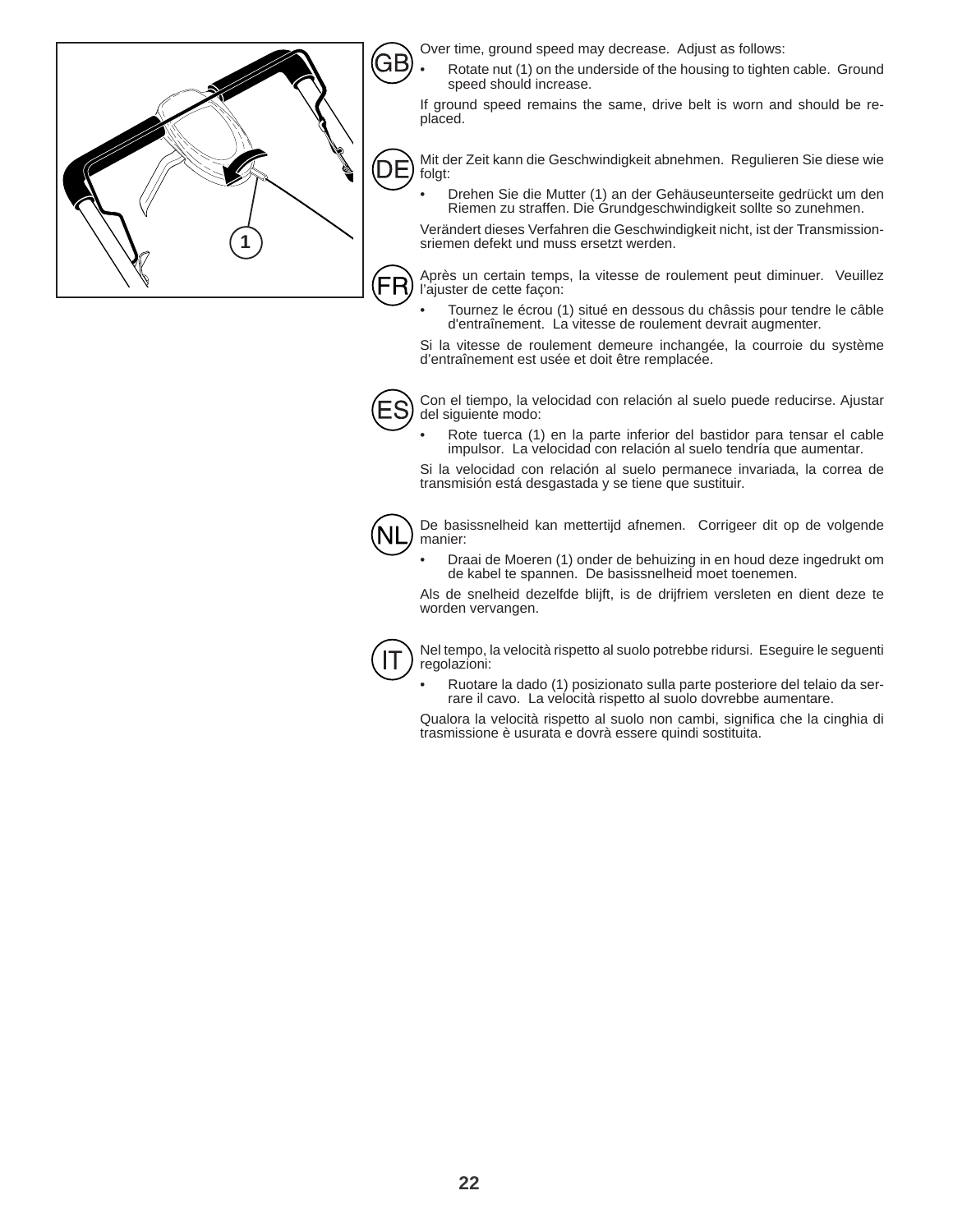

#### **GENERAL INFORMATION** GE

# **Transport**

**Remove spark plug lead.** Empty the petrol tank. Before public transporting, engine oil and petrol must be removed.

#### **ALGEMEINE ERLÄUTERUNGEN** DЕ **Transport**

**Zienhen Sie das Zündkerzenkabel ab.** Entleeren Sie den Benzintank. Bei Transport mit öffentlichen Verkehrsmittein ist der Benzin und Öltank zu entleeren.

# FF

ΈS

# **RENSEIGNEMENTS GENERAUX**

#### **Transport**

**Débrancher la bougie.** Vider le réservoir d'essence. En cas de transport par un service public, il faut vider et l'essence et l'huile.

# **INFORMACIONES GENERALES**

### **Transporte**

**Desconexión del cable de bujía.** Vacíese el depósito de gasolina y, si se trata de transporte público, también el de aceite.



# **ALGEMENE NFORMATIE**

**Vervoer De bougiekabel losmaken.** Ledig de benzinetank. Bij openbaar vervoer dienen zowel olie-als benzinetank geledigd te worden.



# **INFORMAZIONE GENERALI**

**Transporto**

**Staccare il cavo d'accensione dalla candela.** Svuotare il serbatoio della benzina. In caso di transporto su mezzi pubblici, si deve svuotare sia la benzina che l'olio.